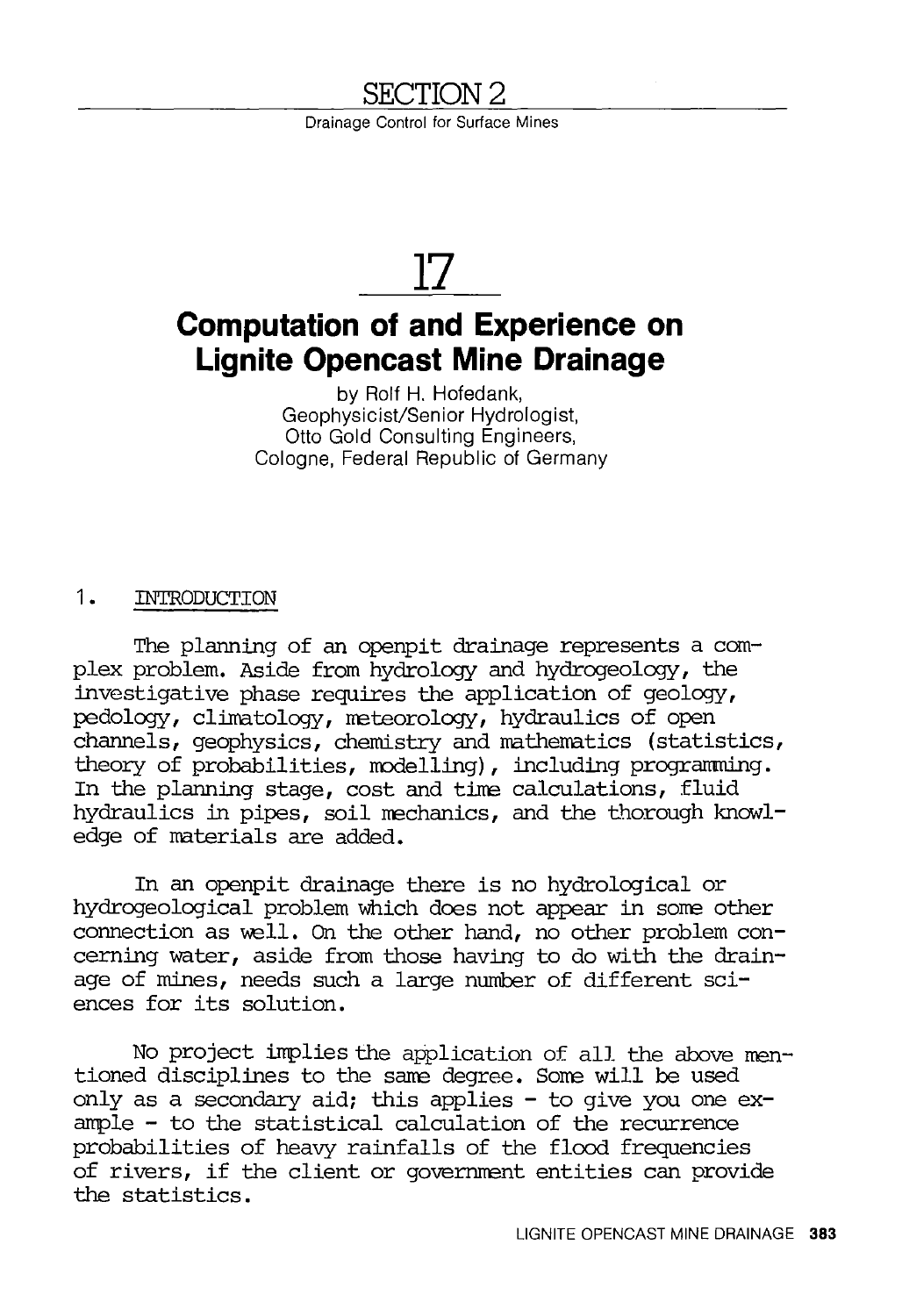The following will provide an overall idea of the individual operations which experience has shown to be the most inportant required in the planning of an openpit drainage, up to and including claims.

Finally, using the example of a lignite field in India, the influence of a variable geohydraulic factor  $-$  i.e. the leakage - on the drainage of an openpit will be established and the possibilities available at present for its investigation described. Since this influence can also appear in other openpit mines, it is of particular interest generally speaking.

- 2. CALCULATIONS NID MEASUREMENTS IN CONNECI'IOO WITH THE PLANNING OF THE DRAINAGE OF OPENCAST COAL MINES
- 2. 1 Ground Water affecting the Mine

Calculation of the ground water outflow at the beginning of mining operations and over the long run. Assessment of the risk of bottom heave.

- Work involved

Evaluation of the existing (hydro) geological data Determination of drilling programmes Core description Evaluation of grain-size distributions of borehole samples Measurements of ground water levels Flow measurements at springs and artesian wells Localization and design of pump wells and monitors Execution and evaluation of purrp tests Interpretation of geophysical borehole logs and of air borne geophysics Interpretation of data obtained from geophysical ground methods Determination of water chemism

- Information obtained

Natural directions and velocity of ground water flow

Permeabilities, transmissivities, storage coefficients, leakage factors, drainage factors, piezometric heads, etc. of the aquifers and the overburden, coefficients of possibly impervious layers and of coal

Hydraulic coefficients (see above) of foot wall Water contents and transmissivity of wash-out channels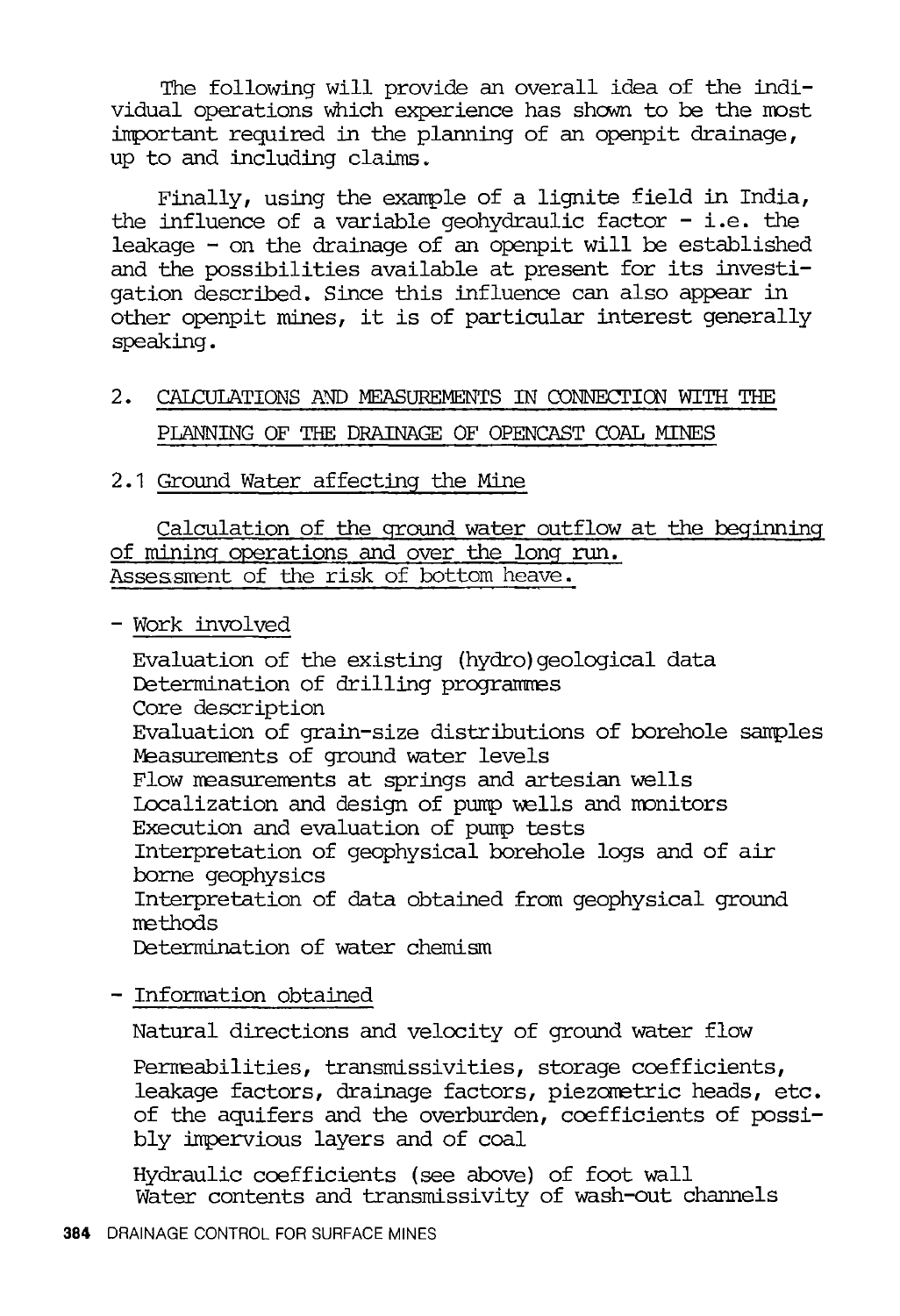Potential water flow from recharge boundaries (e.g. washout channels, permeable faults, water courses adjoining the mine)

Impact of barrier boundaries

Impact of other conditions failing to conform with the socalled ideal aquifer (anisotropy of hydraulic conductivity, sloping aquifer, wedge-shaped aquifer etc.) Possible chemical agressivity of the ground water.

#### Protective Measures

Well fields for pre-drainage Vacuum-dewatering system by well points Slurry curtains Drainage ditches for shallow aquifers Relief wells in the foot wall (Computation based on ground water models; all measures must take into consideration soil mechanical factors) Computation of costs and of time requirements.

#### 2.2 Surface Water affecting the Mine

Calculation of the maximum flow rates and their superposition into high-water peaks at the mine rim and within the region of the outside dumps.

#### - Work involved

Evaluation of climatic data and meteorological statistics Evaluation of topographic maps Evaluation of geological and pedologic maps Execution and evaluation of possible further hydrological measurements Determination of solid matter in the water, in particular during floods Determination of the water chemism, also during floods.

#### - Information obtained

Size of catchment areas of the water courses crossing or touching the mine Descending gradients of catchment areas Roughness of ground surface (e.g. vegetation, etc.) in the river catchment areas Branching of water courses draining the catchment areas Dependence of precipitation on topographic height Portion of precipitation seeping into ground Evaporation-precipitation ratio Run-off coefficients of catchment areas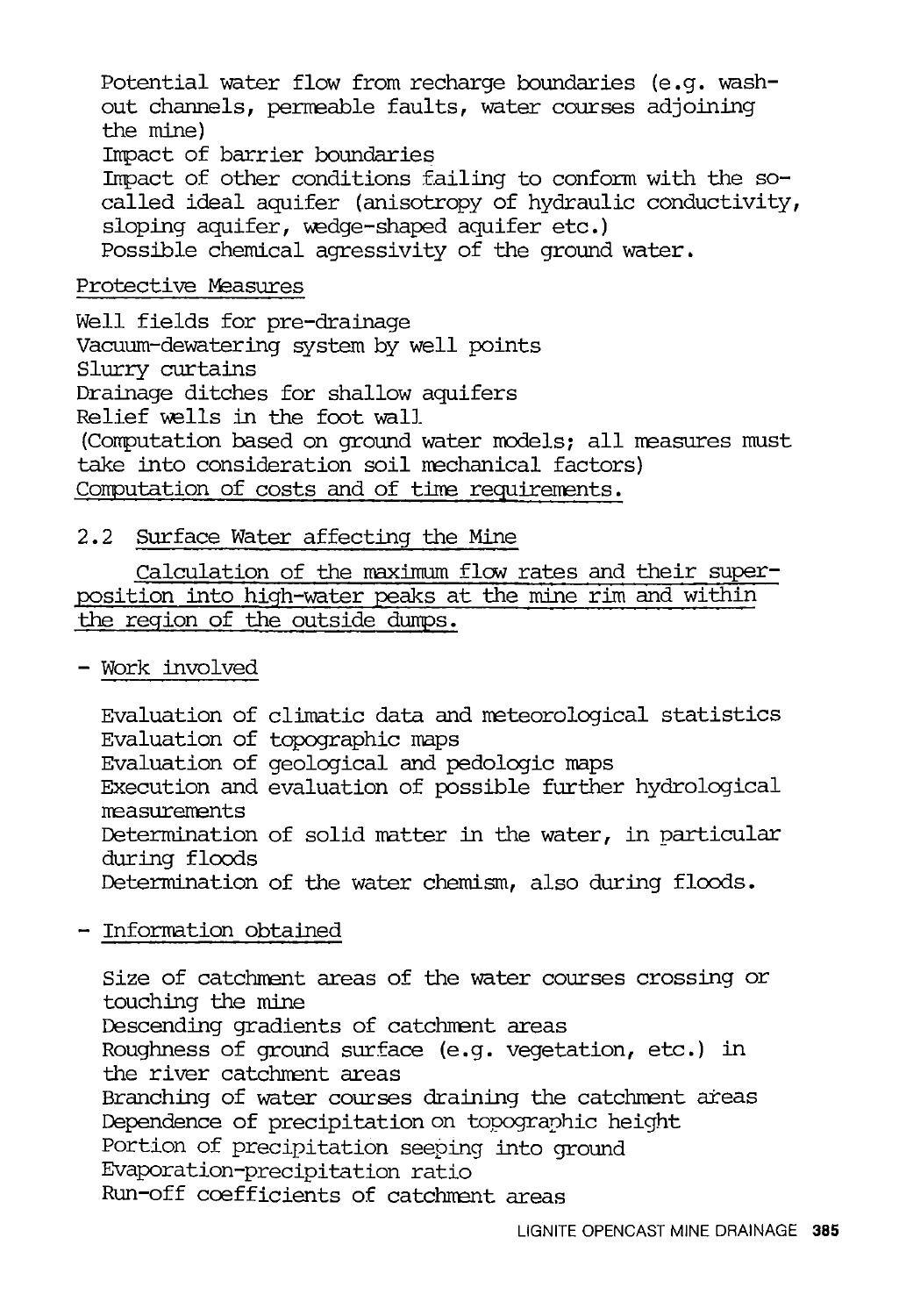Velocity of surface drainage Flow velocity in the water courses Water retention capacity of creek and river beds Intensity, duration and percentage of occurrence of "critical precipitation" Abrasive effects of water under normal conditions and during floods Possible chemical agressivity of the surface water under normal conditions and during floods.

#### Protective Measures

Diversion canals Protective dams Water retention basins River diversions River development Pumping stations (Some of the computations use computer programmes; all measures must take into consideration soil mechanical factors) Computation of costs and of time requirements.

#### 2.3 Ground Water and Precipitation in the Mine

Computation of the precipitation representing a danger for the mine.

- Work involved

see items 1) and 2)

#### - Further Calculations

Calculation of the mine aperture and the geometry of the bottom of the mine, i.e. of the accumulated quantity of precipitation and the corresponding water level including ground water seeping into the mine Water from the inside dump consists of ground water and precipitation Determination of the maximum tolerable pump down time.

#### Protective Measures

Ditches on berms and benches on the inside dump and on the foot-wall Lifting and rennval of water using sump pumps and dredges Computation of costs and of time requirements.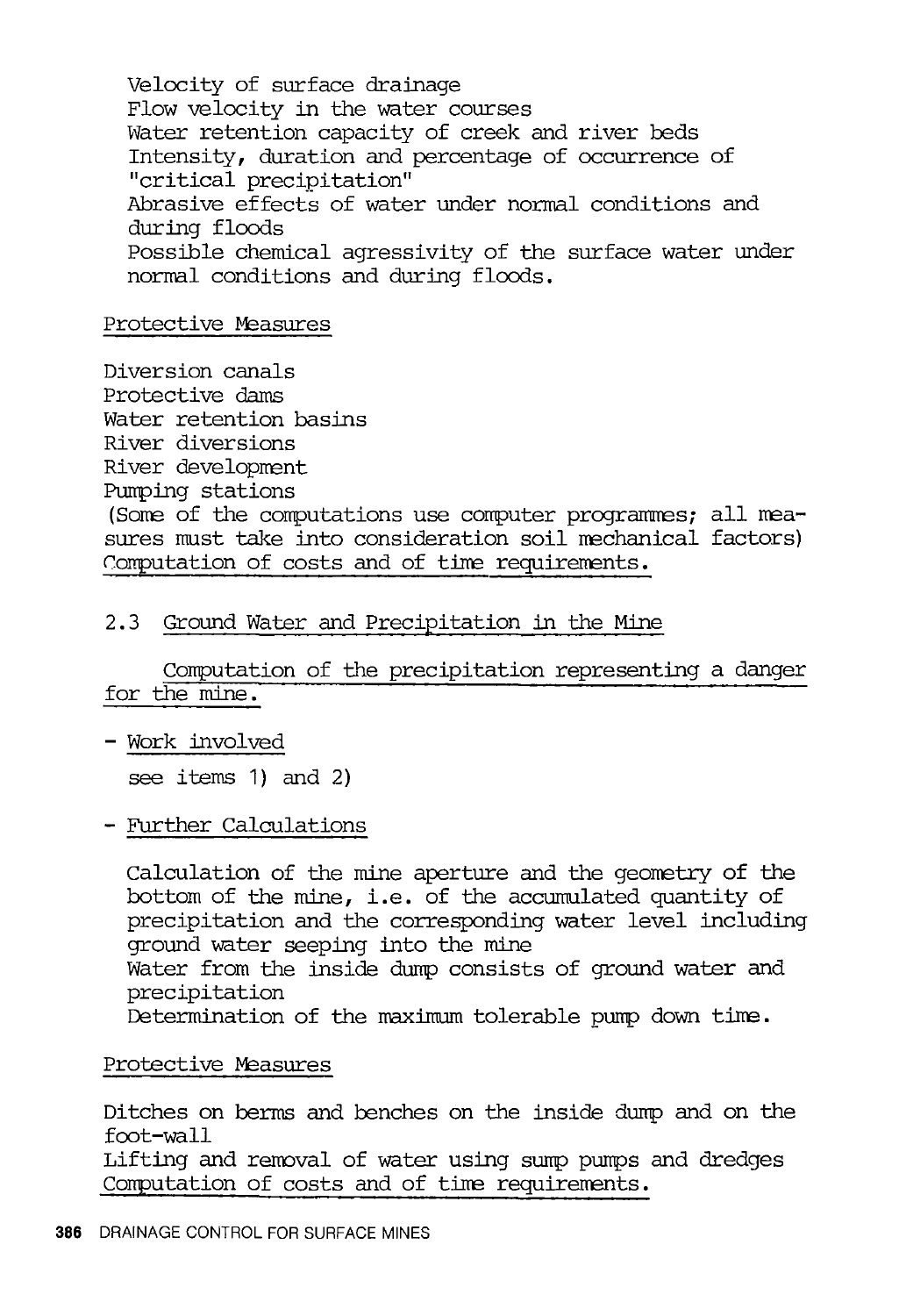#### 2.4 Possible Environmental Impact of the Mine

Active : Contamination of surface and ground water, lowering of the ground water level in the vicinity of the mine, etc.

Passive: Seepage of contaminated water or salt water - e.g. sea water - into the depression cone.

These factors are to be taken into consideration when planning the protective neasures.

#### 2.5 Possible Impairment on Existing Ground and River Water Intakes

e.g. intakes for water supply or irrigation purposes.

### 2.6 Expansion of Exploitation of Other Water Resources or Exploration and Development of New Resources (applicable only when required by 2.5)

Depending on the phase in which the project is, the stress might be on different types of work. Because of the contracts to be signed individually and the conditions to which these contracts with clients must be adapted, no subdivision was made into types of study 5 to 1 or into the pre-feasibility study, feasibility study and detailed planning. -

As an example of one of the numerous problems which arise, and using for this example the lignite openpit mine in the CUddalore Basin in India, the possible changes in leakage with tine are discussed. This problem may also arise in the U.S.A. when enlarged openpit mines will be operated from the 80s onward.

#### 3. Ground Water Leakage in a Lignite Opencast Mine in India

#### 3.1 General Geological Data

The lignite reserves are in the south of India, in the Neyveli-Basin situated in the federal state of Tamil Nadu, approximately 17 miles from the Bay of Bengal and some 110 miles south of Madras. The opencast mine has been operated by the NEYVELI LIGNITE CORPORATION LIMITED (NLC) , Neyveli, since 1957 (1).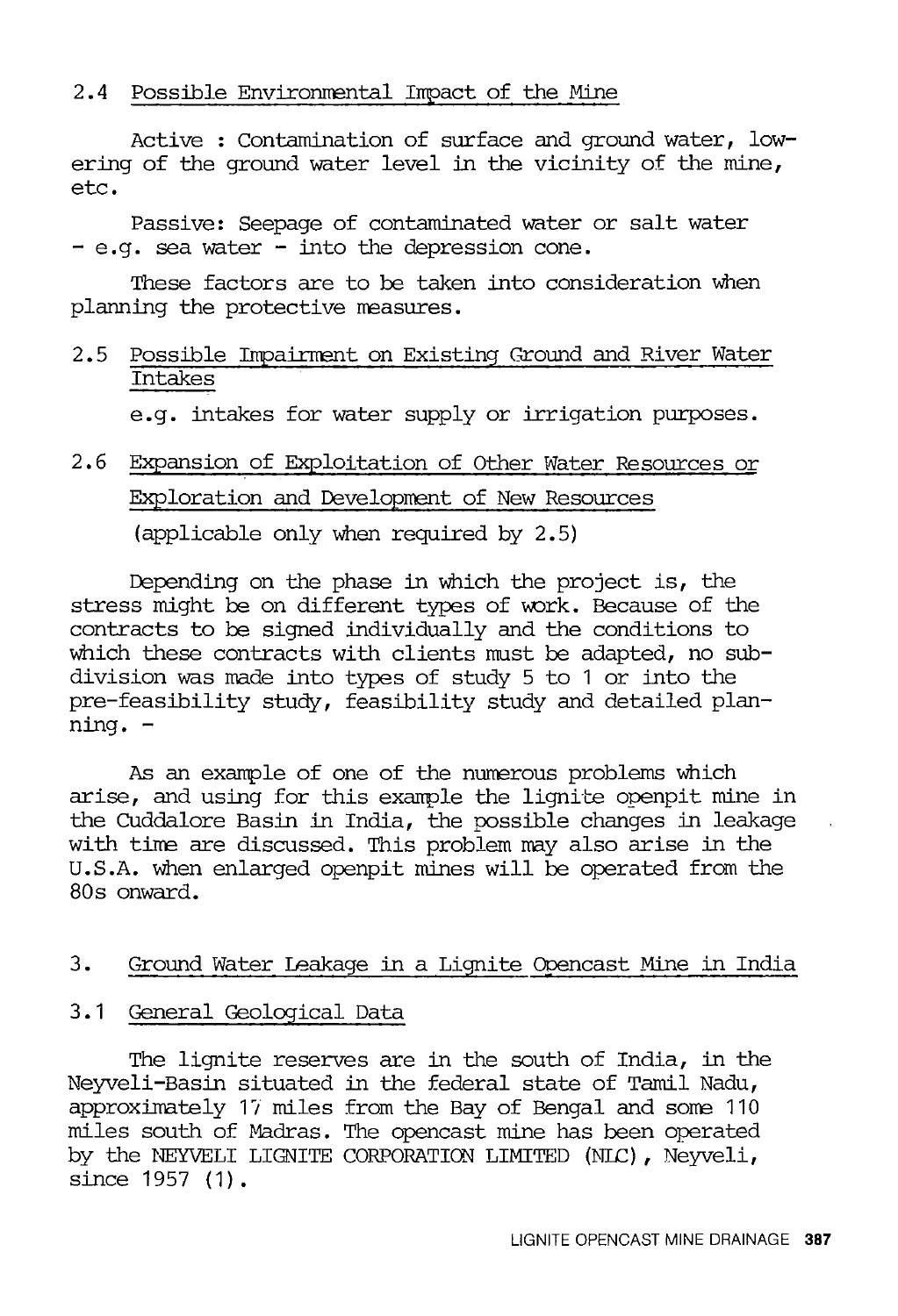

Figure 1: Neyveli Lignite Mine, Tamil Na du, India General Section of Strata I Pressure Head Conditions after SUBRAMANYAM and VENKATESAN. 1969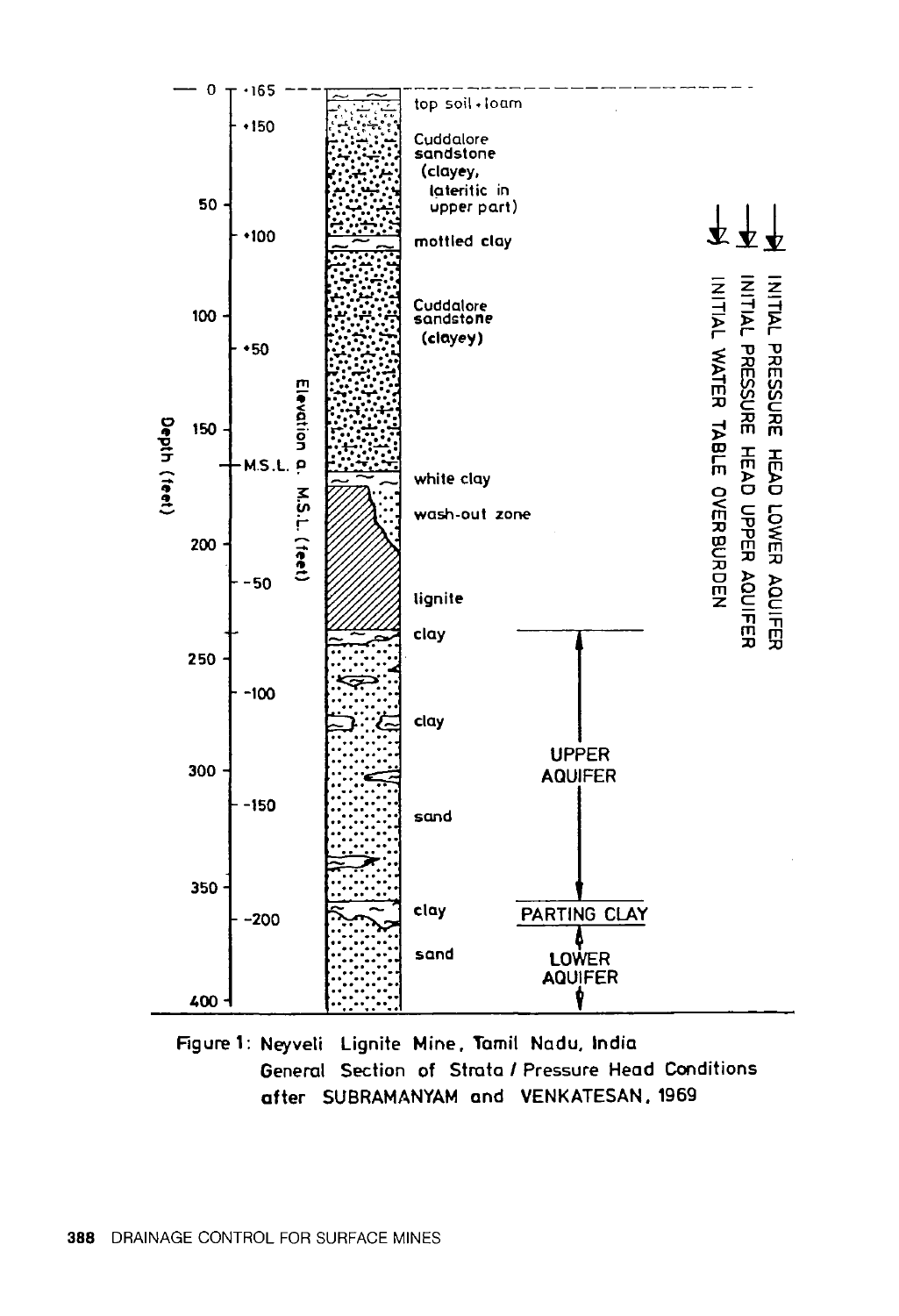The schematic stratigraphic log (Fig. 1) shows that below a soil layer with a thickness of about 7 feet, there are highly consolidated clayey sands down to a depth of 160 feet (CUddalore Sandstone, Mio-Pliocene). These layers constitute the overburden. The underlying lignite seam has a thickness of approx. 50 feet. It is partly affected by washout channels which are filled with fine sand. The lignite seam is followed by a clay bed, 3 feet thick, which, however, disappears in several places. Next comes a series of beds consisting of unconsolidated sands and gravels which have been investigated by drillings to a depth of about 650 feet. These beds consist mainly of medium and coarse sands. The total thickness of the sands and gravels is unknown since there are no deep boreholes in the centre of the CUddalore Basin. However, the deepest point is expected to have a thickness over 1100 feet. Numerous clayey lenses of varying thicknesses, some of which covering large areas, are intercalated with sands and gravels.

The ground surface of the opencast mine as well as the sequence of strata as described above incline in a southeastern direction.

#### 3.2 Hydrogeological Conditions

Fig. 1 shows the original pressure heads within the lignite deposit.

The overburden on top of the lignite constitutes an unconfined aquifer which is fed by precipitation and water courses.

The lignite overlies a partly interrupted clay layer under which further aquifers are encountered. There is an "upper" aquifer of some 90 feet and a considerably thicker "lower" aquifer which is likely to extend to the bottom of the basin. An intercalated clay layer reaching a thickness of approx. 8 feet on an average forms a hydraulic separation.

Both water-bearing layers are confined as they are expected to be under the prevailing geological conditions. Prior to pumping, the piezometric surface of the aquifers was approx. 160 feet above the lignite base which equals approx. 100 feet a.MSL. The phreatic surface of the unconfined aquifer is partly above and partly below the piezometric surface of the confined aquifers.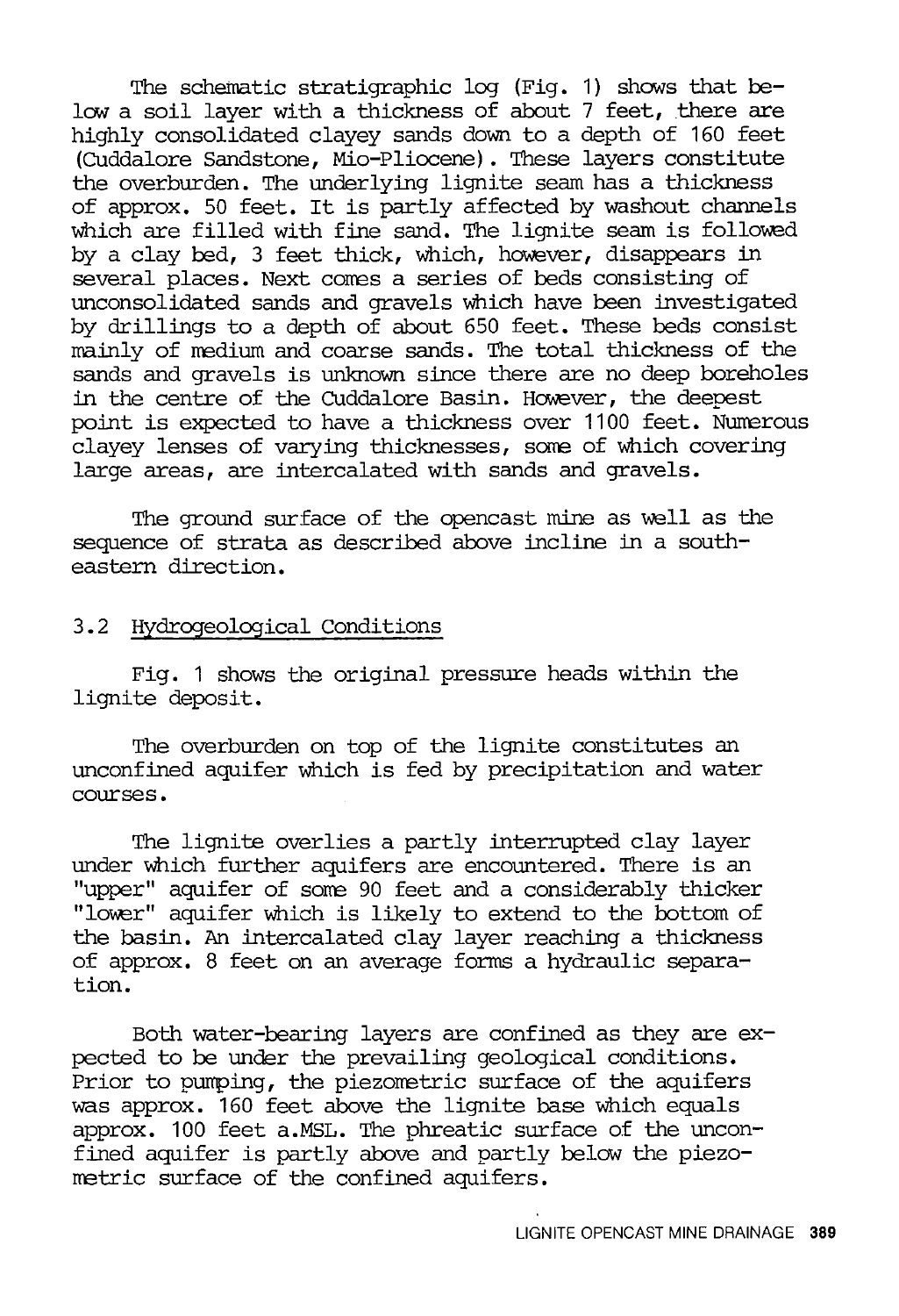The nearest rim of the nain recharge area for both aquifers is situated northwest of the mine at a distance of about 3.5 miles. Extending mostly over a somewhat higher and hilly region, the recharge area covers a southwestnortheast striking plane at least 35 miles long and 4 miles wide on an average (Fig. 2) (2).

Consistent with the dip of the layers, the ground water within all the mentioned aquifers flowed in a southeastern direction prior to pumping. However, during pumping, the equipotentials changed in such a way that the northern part of the mine receives the ground water from the north and, consequently, the western part from the west.

#### 3.3 Ground Water Control Pattern/Calculation of Transmissivity

Lignite exploitation in deep surface mines requires extensive investigation of the hydraulic properties of all the layers involved. This must be conducted prior to and during the mining operations. In actual fact, the overburden did not need to be drained. On the other hand, the pressure head of the aquifer immediately below the lignite had to be relieved, since after the mining of lignite at the latest, the excess pressure of 160 feet would inevitably have caused a bottom heave or water outflow, thus endangering the stability of the mine slopes (Fig. 3).

When ground water control operations were started in 1961 the mine was a 5700 feet long strip. Along the two snall sides and the long side opposite of the face, it was surrounded by production wells designed to drain the aquifer between the parting clay and the lignite. One "upper" and one "lower" aquifer piezometer were installed at about 1000 feet from one end of the long well row. The upper  $pi$ ezometer fully penetrated the aquifer, while the lower one only penetrated about 80 feet into the very thick lower aquifer. The two piezometers will again be dealt with later in this paper. These two and up to 27 other piezometers, which are situated in the surroundings of the mine, were used for the initial tests and for the execution of further calculations during the mining operations.

As the mining operations advanced, some wells within the area of the two aforementioned piezometers remained  $ac$ tive to protect the inside dump. As for the other wells,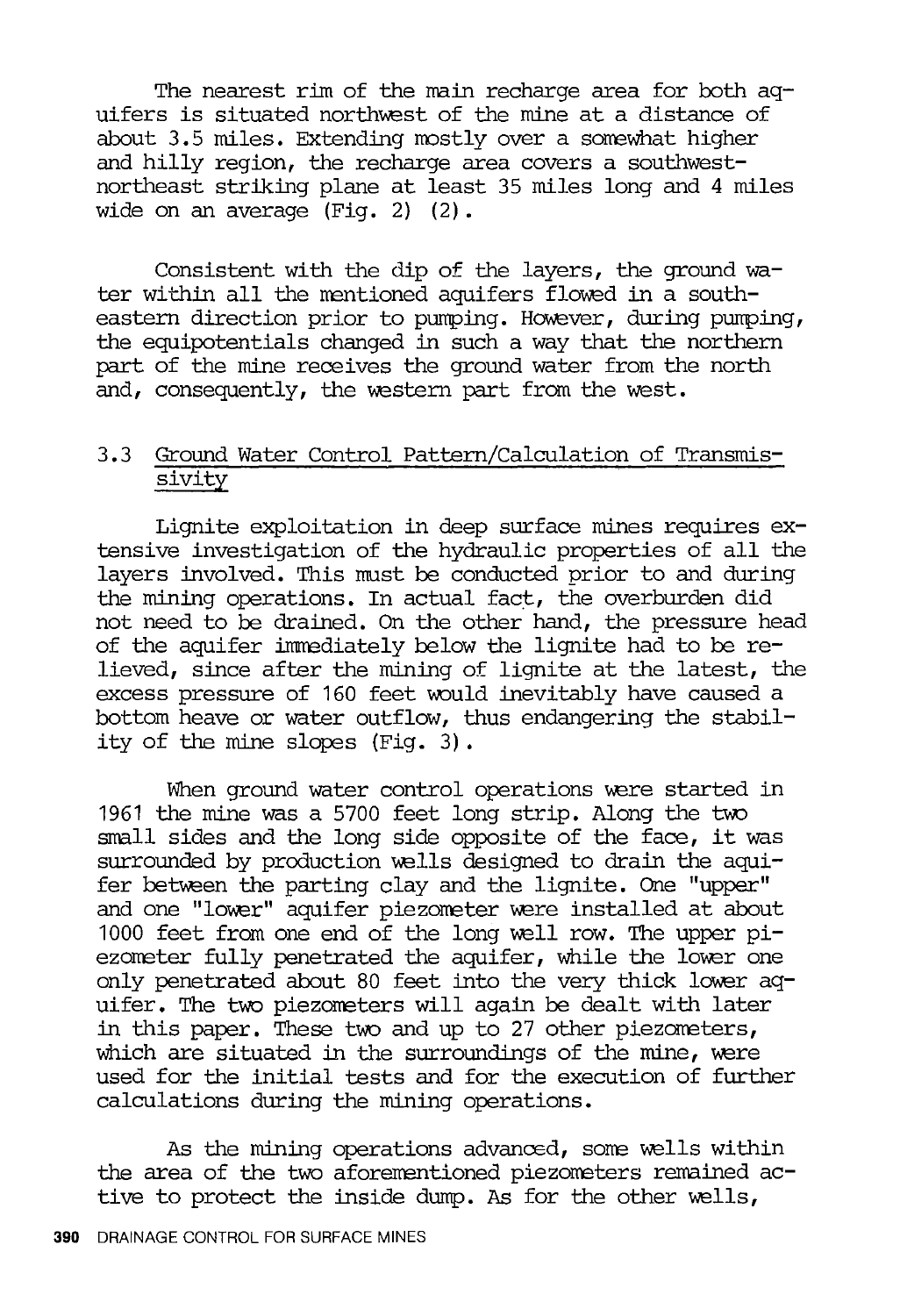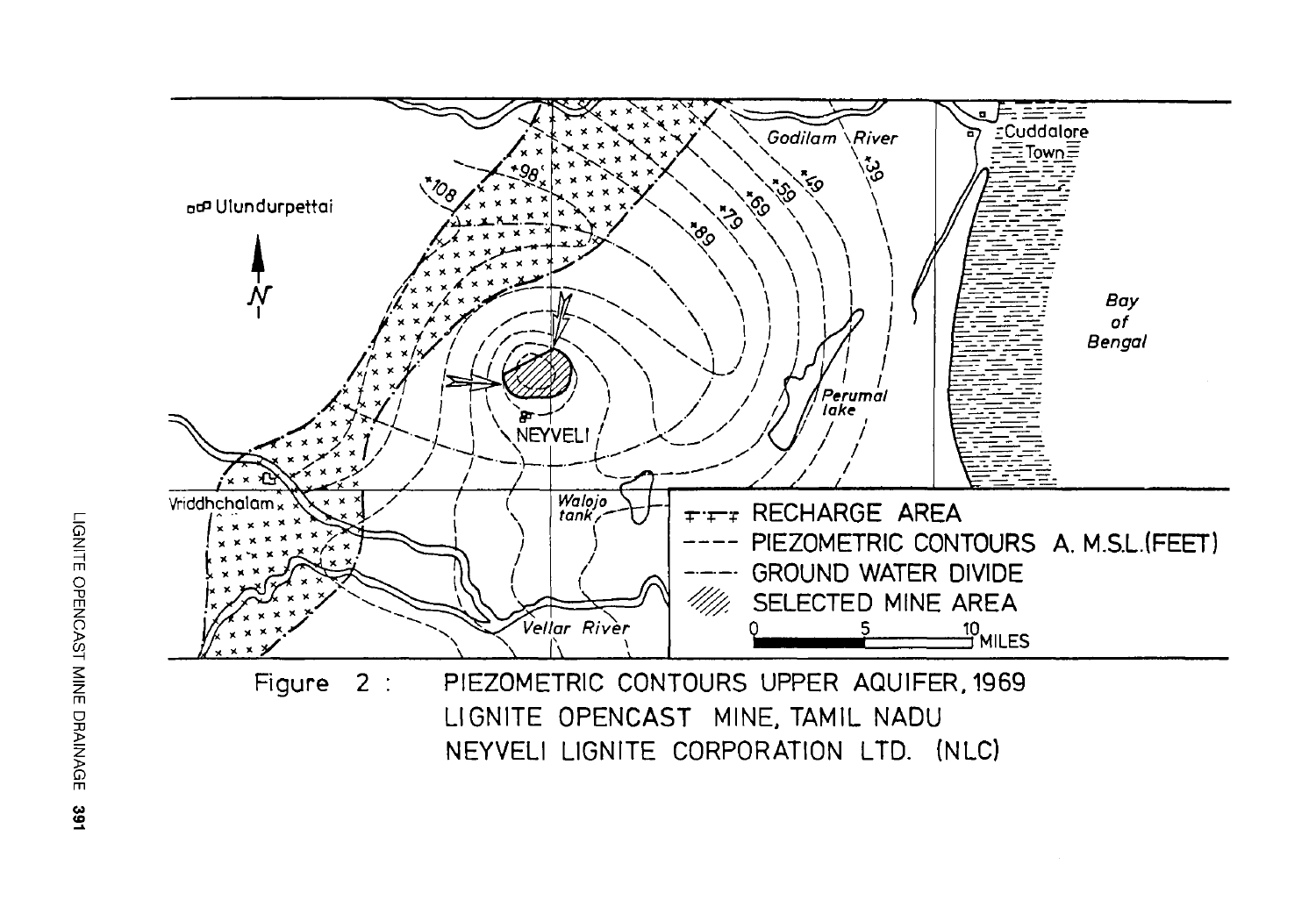

Figure 3 : SCHEMATIC CROSS SECTION OF LIGNITE DEPOSIT AND PRESENTATION OF HYDROGEOLOGICAL CONDITIONS (CUDDALORE BASIN/TAMIL NADU)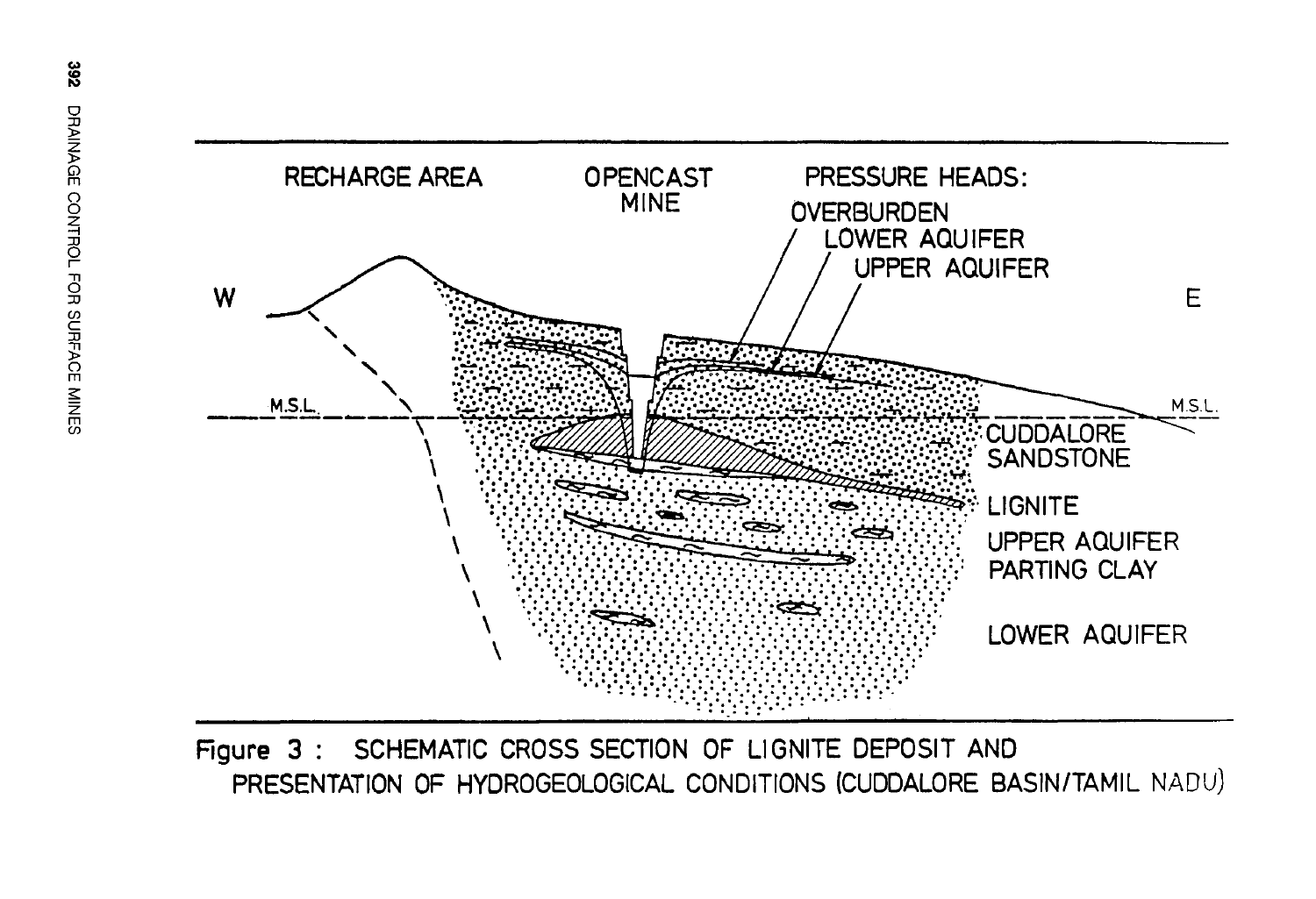they followed the face in the array described above. This was also the reason why on the first bench of the inside dump it was necessary to sink wells.

NLC decided, as mentioned above, to relieve the pressure head only of the aquifer directly underlying the lignite. The number of active wells varied between 30 and 50; the total production ranged from 30,000 to 60,000 US gallons/minute.

The geologists of the NEYVELI LIGNITE CORPORATION (NLC) based their calculations of the transmissivity of the upper aquifer on the values obtained from the initial punp tests. Later on, they based them on the changes in the total pump rate as they occurred during the subsequent years of mining operations. They used the THIEM formula (drawdown-distance semi-log) for steady-state conditions, applying the principle of superposition (3).

In doing so, they did not consider aquifer properties that might deviate from those of the ideal aquifer. For instance, the resulting transmissivities were also marked by leakage, for it was only the upper aquifer which had to be pumped. This is also why the NLC geologists quite correctly speak of an "Apparent Transmissivity". Obviously, the almost steady-state conditions that could be observed after several weeks of pumping permitted the application of an evaluation method related to the steady-state conditions. The values thus obtained served as a basis for NLC to develop a drainage of the mine for many years.

#### 3.4 Decrease in the "Apparent Transmissivity"

Already in the first years of pumping, the continuous evaluation of the measuring data revealed the following particularity: remaining relatively constant between 1961 and 1964, the apparent transmissivity declined steadily after this phase. While the values obtained in 1964 amounted to as much as  $135,000$  gallons/day/foot, the values measured in 1974 were only around 77,000 gallons/day/foot. This decrease follows an exponential curve (Fig. 4) (4).

Over the years  $-$  and as a result of a more advantageous well array  $-$ , the total pump rate of the wells could be adjusted to the empirically encountered changed conditions, i.e. it was reduced from 60,000 gallons/minute (1964) to 31,200 gallons/minute (1976). Yet, NLC realized, that a clarification and a quantitative representation of this effect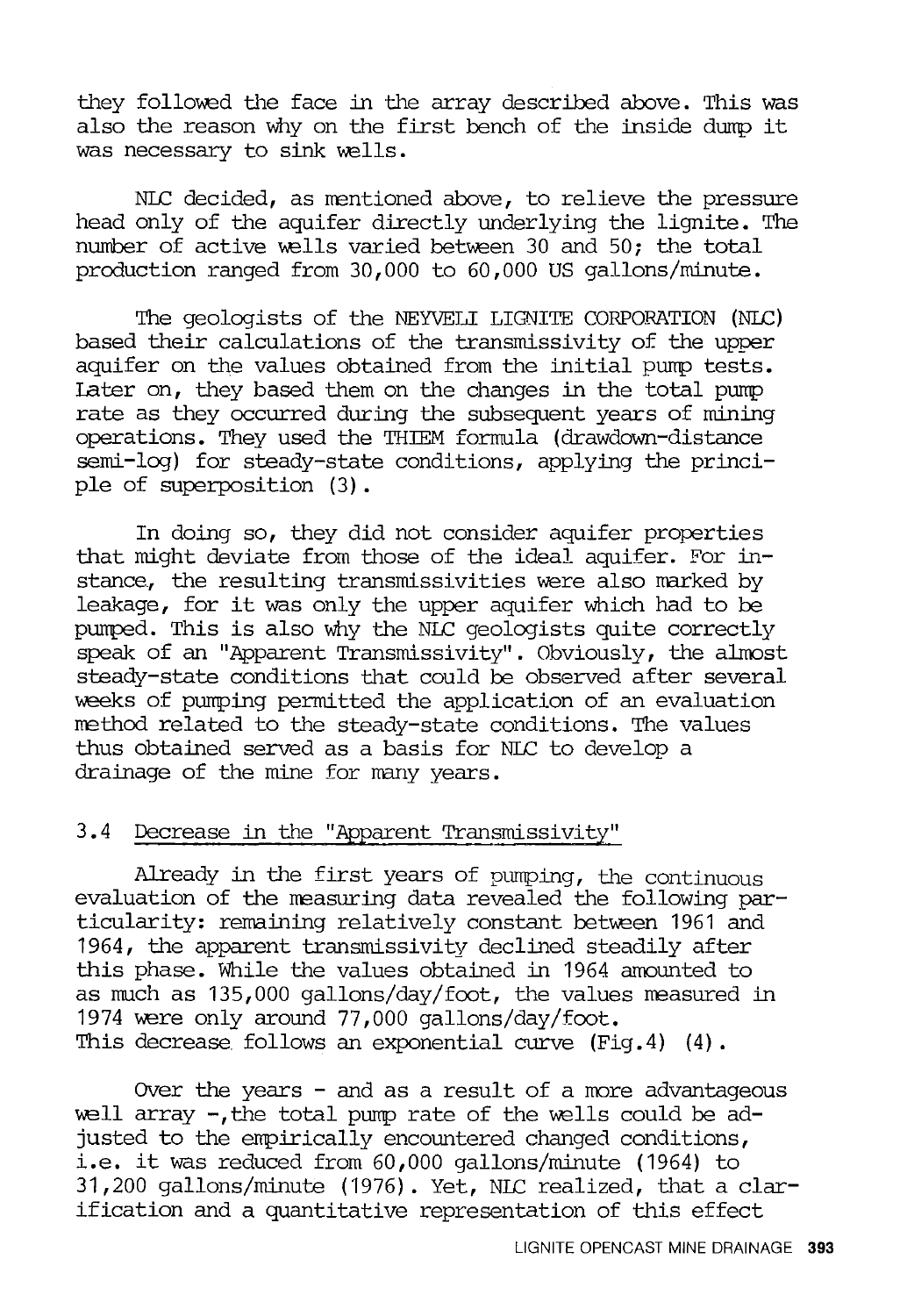

Figure 4 : TIME-VARIATION OF COMPUTED APPARENT TRANSMISSIVITIES ( 3 MONTH MOVING MEAN) AFTER INDIAN INSTITUTE OF TECHNOLOGY,MADRAS,1975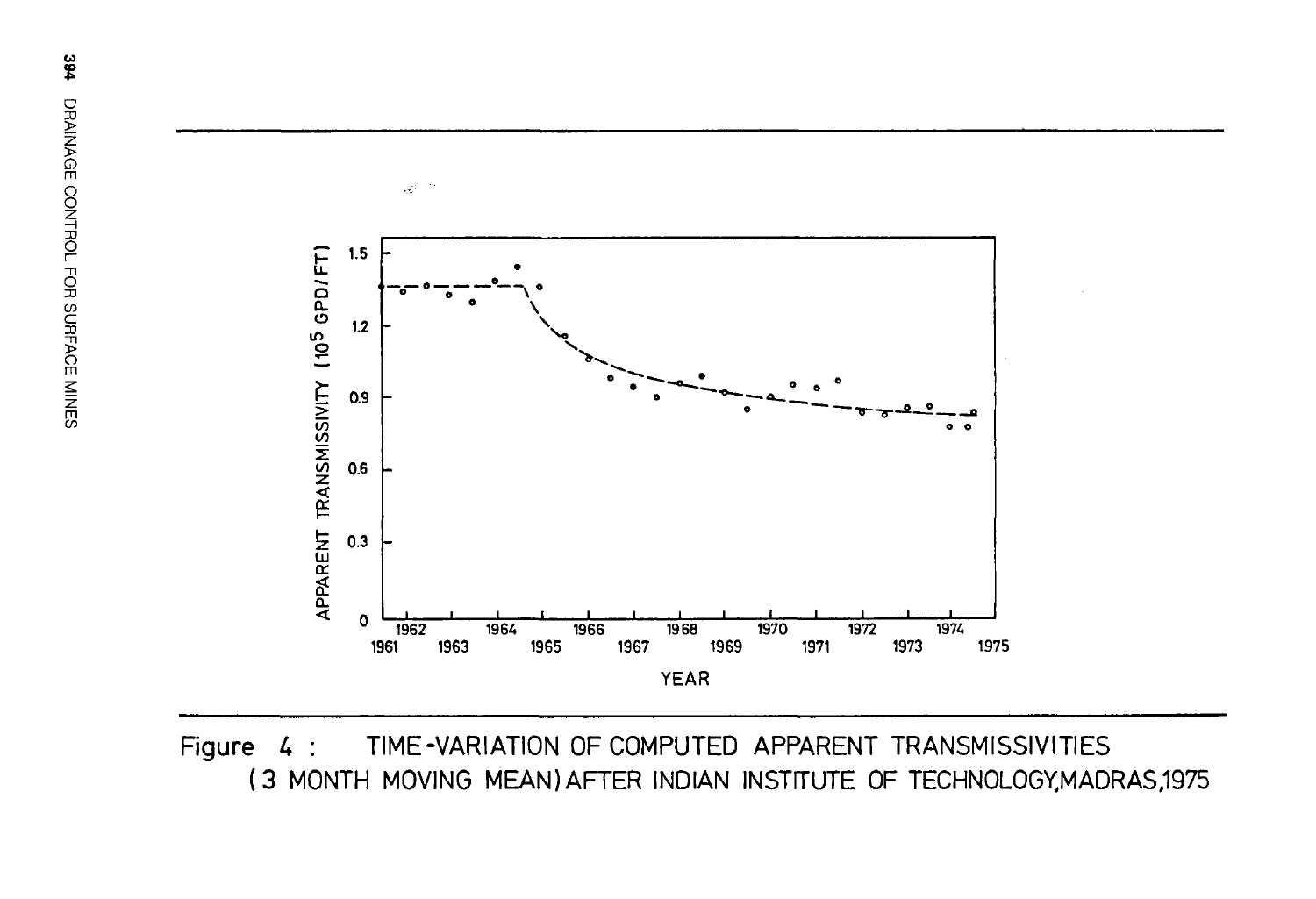would have been of advantage to allow an effective preliminary planning over several years.

#### 3.5 Computer Models of the INDIAN INSTITUTE OF TECHNOLOGY, Madras

At the request of NLC, the HYDRAULIC ENGINEERS DEPART-MENT of the INSTITUTE OF TECHNOLOGY (IIT), Madras, then conducted a study in 1974 (4). The aim of this study was to clarify the question of whether the change in the transmissivity observed by NLC was statistically significant, whether it could be put in relation to any parameters and which drainage scheme was to be considered the most appropriate in the future.

They recalculated the drawdown curves, the radii of influence and the negative effects of possibly inexact measurements in this area. They also determined the transmissivities on a monthly basis by staggering the average transmissivity over 3-months intervals in dependence on the draw-<br>down difference  $\bigwedge$  s. down difference

The following possible causes for the decreasing transmissivities were investigated:

- Variations in aquifer thickness<br>- Changes in the formation of new
- Changes in the formation of new ground water
- Dependence on total pump rate
- Changes in the average pump rate of the individual wells
- Lowering of water level into the pumped aquifer, i.e. transition from confined to unconfined conditions
- Influence of pumping time.

According to the investigation results obtained by IIT, some of these influences are not existing; if any were apparent, they were not able to cause a decrease in the transmissivity to such an extent. Grain size analyses which were executed prior to and after the IIT calculation did not furnish any clear indications either.

However, the results of the pump tests in which we were involved as consultants in 1977 (5) induced us to go into this problem again, paying special attention to the leakage.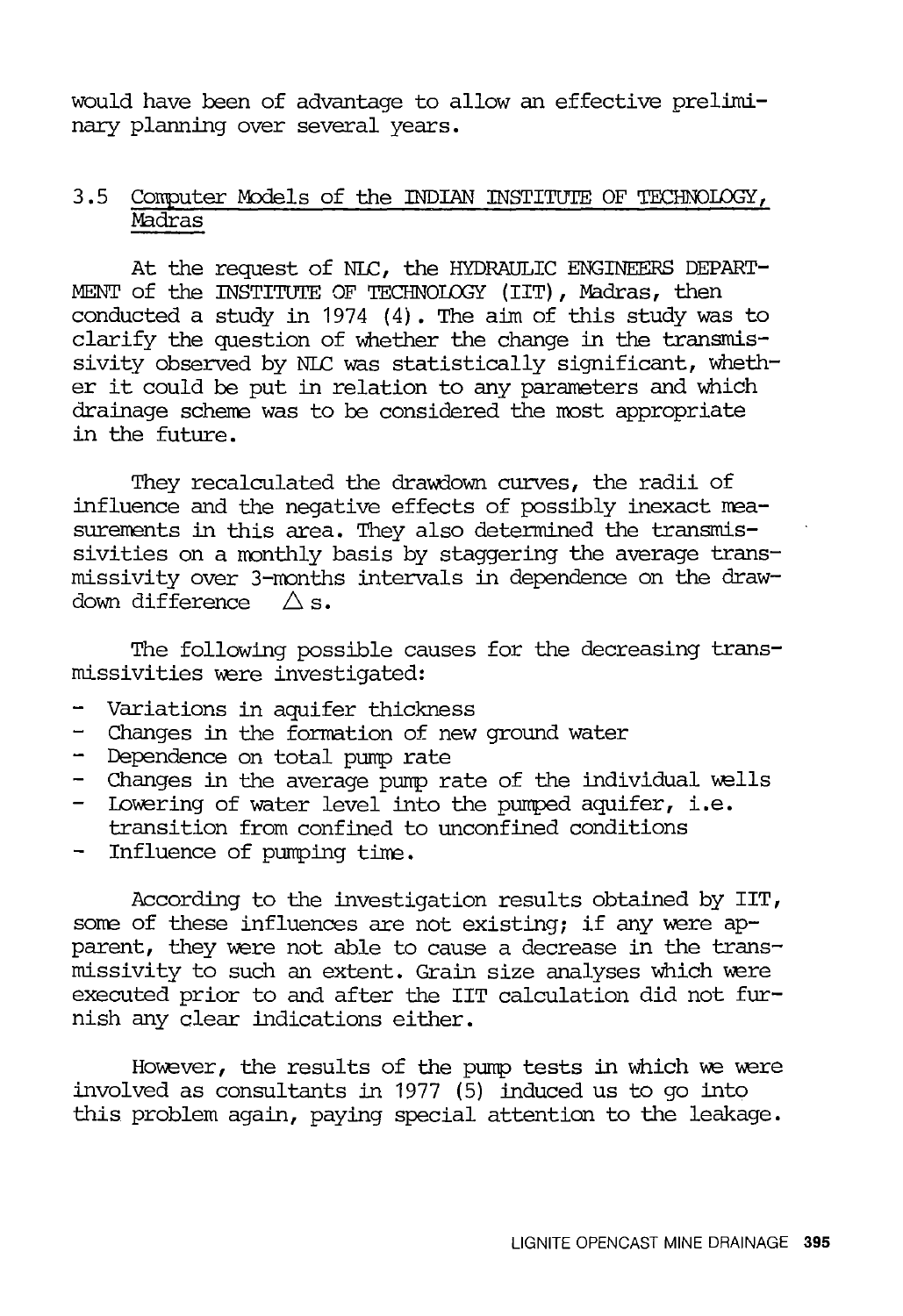#### 3.6 Ground Water Leakage within the Mine Area

We will now deal with two superimposed aquifers which are hydraulically balanced and are separated by a layer of far lower permeability. If water is withdrawn from one aquifer, the water not only comes from this aquifer, but also from the other one. This phenomenon is known as "leakage". The flow rate q (per square unit), which is fed from one aquifer into the other, is proportional to the differential head  $(\triangle p)$  of the two aquifers and inversely proportional to the hydraulic resistance (c) of the separating layer (6):

$$
q = \frac{\triangle p}{c}
$$

were

q = flow rate per square unit of the semi-pervious layer (qallons/minute/foot<sup>2</sup>)

$$
\triangle_{\mathrm{P}} \hspace{2mm} = \hspace{2mm} \text{the differential head (feet)}
$$

c = the hydraulic resistance of the semi-pervious layer (minutes)

> $c = M'/k'$  where  $M' =$  thickness of the semipervious layer (feet)

> > $k'$  = permeability (hydraulic conductivity) of the semipervious layer (feet/minute)

The influence of the "initial gradient" is neglected  $(7)$ .

Due to the low values of the k'/k ratio (about 1/10,000) - k is the permeability of the pumped aquifer - horizontal flow corrponents within the separating layer must not be considered in this particular case (8) . -

The investigation carried out prior to, after, or during the tests conducted by IIT paid little attention to the leakage factor. The most recent pump tests (1977) therefore concentrated more on the aquifer below the parting clay. They clearly demonstrated that water from the lower aquifer was seeping into the upper one (5).

The following coefficients were obtained: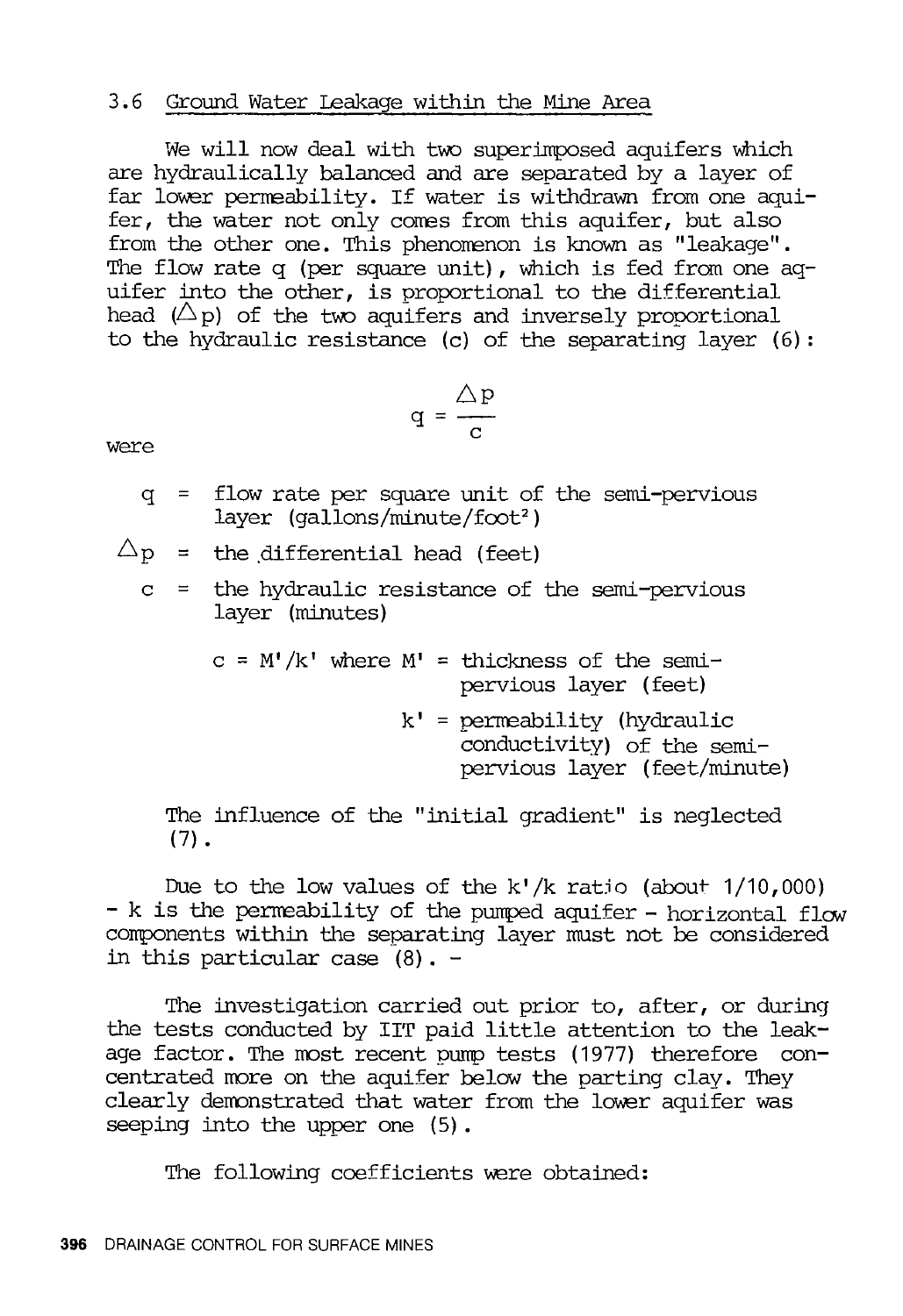

Figure 5 : VARIATION OF TOTAL PUMP RATE FROM 1964 THROUGH 1973 VARIATIONS OF PRESSURE HEAD IN UPPER AND LOWER AQUIFER GWC OPERATIONS NEYVELI LIGNITE MINE, TAMIL NADU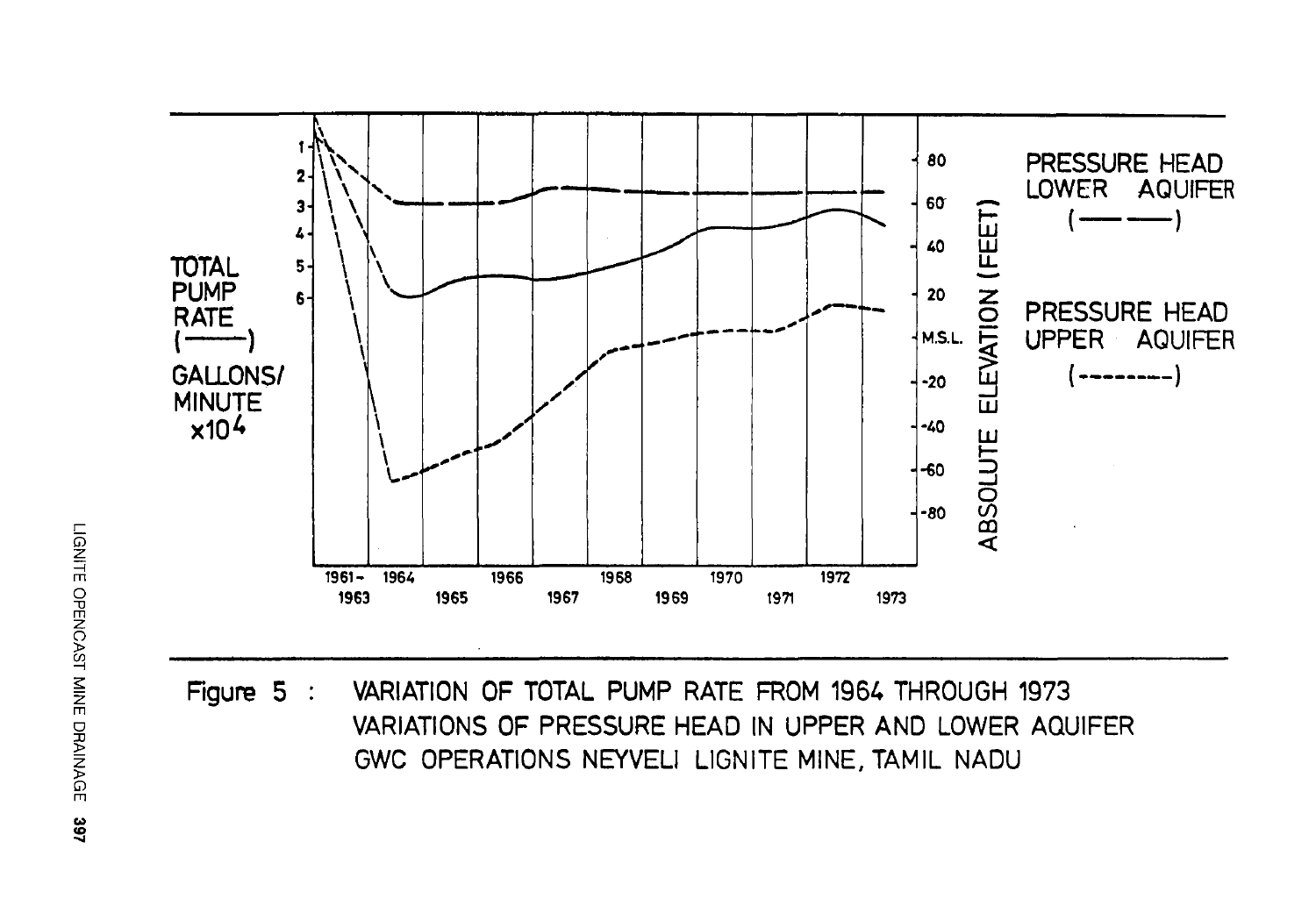|                              | Upper Aquifer Parting Clay |                          |
|------------------------------|----------------------------|--------------------------|
| Transmissivity T (qpd/ft)    | 58,000                     | $\overline{\phantom{a}}$ |
| Storage coefficient $S$ (-)  | $1 \cdot 10^{-4}$          | -                        |
| Leakage factor L (feet)      | 3,900                      | $\overline{\phantom{0}}$ |
| Hydraulic resistance c (min) |                            | $3 \cdot 10^{6}$         |

As can be seen from the storage coefficient the upper aquifer is semi-confined or semi-unconfined, respectively. This fact in itself is not new. The precise water level measurements which NLC had been carrying out regularly since 1961 already supported this view. The hydrograph (Fig. 5) shows the variations of the hydraulic head in the two above mentioned piezometers situated near the first well row. The beginning of pumping operations did not only produce a relief in the upper aquifer (maximum 164 feet), but also in the lower one (maximum 36 feet) (also Fig. 3). This means that with sufficient lateral expansion of the parting clay, the water, in the present case, flows upwards into the pumped aquifer.

Until 1964 - when the opencast had reached its maximum  $extension - the total required pump rate had increased to$  $60,000$  gallons/minute. At the same time and as can be seen, the hydraulic heads of both aquifers lowered in the well surroundings.

From 1964 onward, however, the hydrograph showed a particularity: the curbing of the total pump rate to approx. 31,200 gallons/minute - already described previously as well as the increasing distance of the well gravity center from the piezometers caused a rise in the hydraulic head of the upper aquifer; yet, the head in the lower aquifer did not recover again after this date, it stayed at the lower level.

It is possible that due to the fact that this decrease in differential head is higher than expected, the leakage might reduce. This would be very interesting with a view towards clarifying the decrease in the apparent transmissivity which has also been observed since 1964. There is a definite connection between leakage and apparent transmissivity:

As is well known, the vertical leakage entails a flattening of the depression cone which starts near the production well; also the distance-drawdown curve gets flatter (9).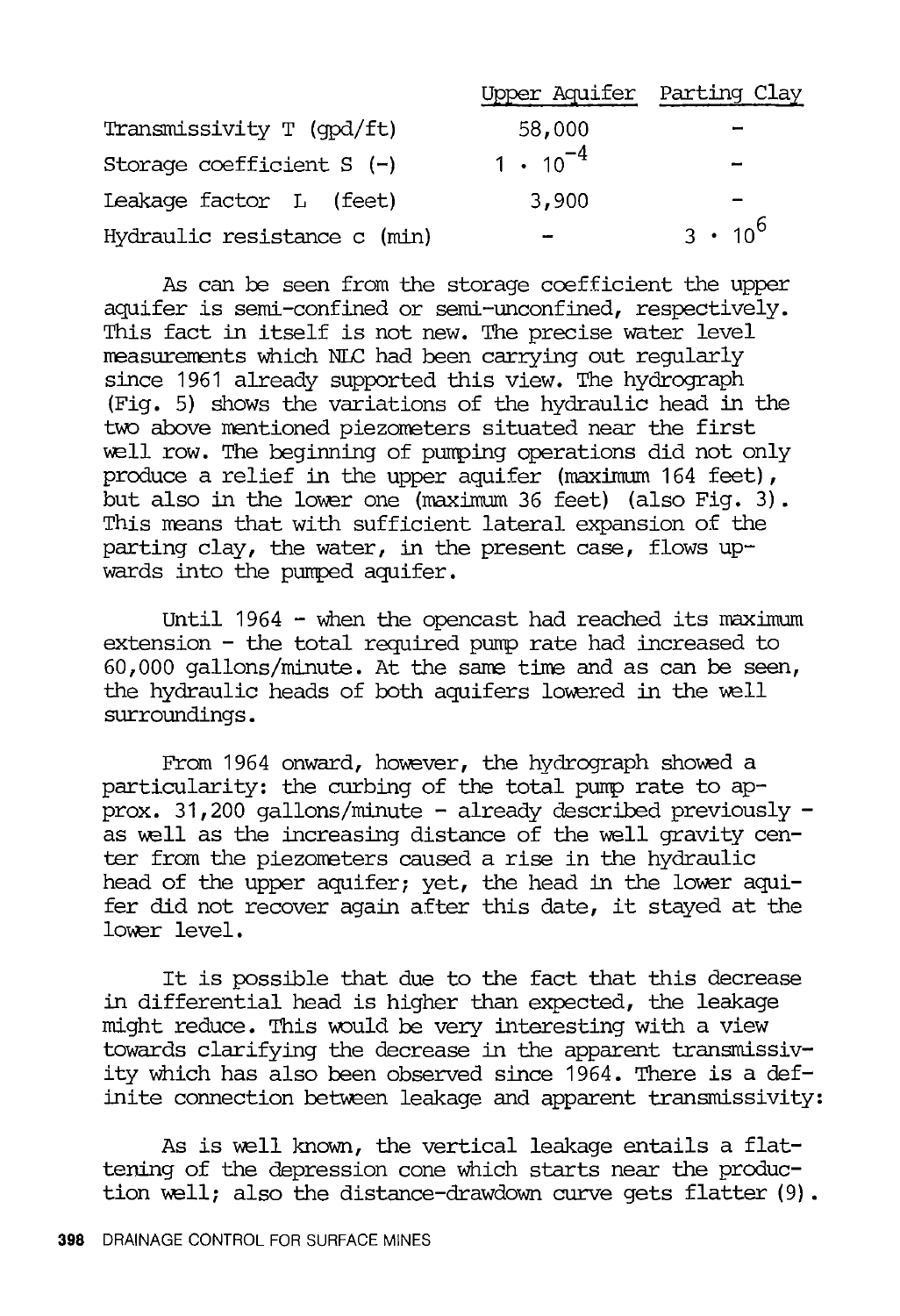If transmissivity and leakage are calculated separately in the evaluation of the pressure head measurements as is the case, for example, with the WALTON time-drawdown method, the coefficients obtained under ideal conditions will be independent of the distance from the well  $(6)$ . If, on the other hand, the leakage is not considered in the calculation, its influence is included in the coefficient which is now to be called "apparent transmissivity". The values of the apparent transmissivity are larger than the real  $T -$  as is the case when using the THIEM method. Provided all other conditions remain constant,

 $T_{app.}$  = f  $\left\{ T, \frac{1}{L} \right\}$ where  $f =$  symbol of the function T = transmissivity (gallons/day/foot)  $L =$  leakage factor (feet); L is inversely proportional to the leakage-rate q!

For example, if it is assumed that an intense new formation of ground water has caused the pressure head of the lower aquifer to rise, this will result in an increase of the differential head  $\Delta$  p and consequently in an increase in the seeping rate through the parting clay into the upper aquifer. Although it is assumed that the production rate is kept at a constant rate, the depression cone will become even flatter there and the apparent transmissivities obtained according to THIEM will also increase.

The general rule is that if the leakage rate increases in relation to the pump rate, the apparent transmissivities will also rise when calculated with the help of piezometric measurements. Inversely, it can be said that the apparent transmissivities decrease as soon as the percentage of leakage of the pump rate goes down.

Because of this relation and the almost constant pressure head in the not directly pumped aquifer, it was decided that all the data indicating decreasing leakage in the mine since 1964 should be studied again.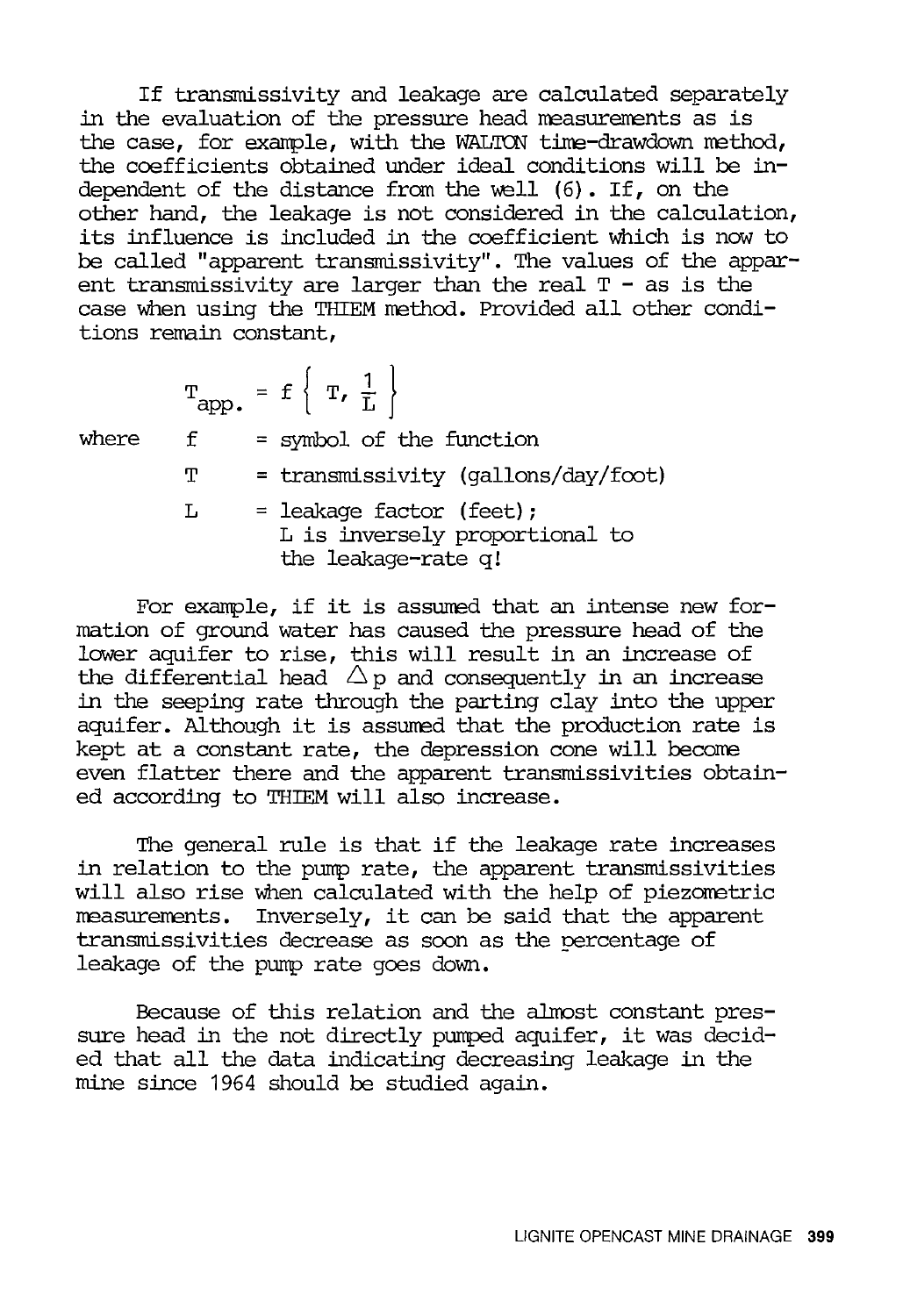#### 3.7 Decrease in Leakage

The transmissivities and leakage factors of the opencast mine in the 60s are not available. A decision could be made if it were possible to determine the amount of leakage in its time-dependent variation based on appropriate piezometer observations and by forming the ratio between differential head and total pwnp rate. However, based on the assumption that the phenorrenon of the pressure head remaining low was not restricted to the surroundings of the piezometers in question, it can only be supposed that as a strong lowering of the differential head  $\Delta_{\mathcal{P}}$  was registered, the leakage, being considerably influenced by  $\triangle$ p, decreased likewise.

This conclusion is backed by the results of the pump tests conducted in 1977 in the southeastern part of the mine area. At that time, ground water conditions were only slightly affected by ground water control: In the production well located farthest away from the mine at a distance of 1.7 miles, the pressure heads of both aquifers were almost the same before pumping with a difference of only a few inches. Hence, as far as this well is concerned, it can be assumed that the calculated mean leakage coefficient,  $L = 3900$  feet. is not influenced by too strong a ground water flow, but is more or less undisturbed.

For testing the effective leakage properties within the mine proper with regard to the year 1977, the drawdowns in numerous wells and testpoints during the aquifer drainage were controlled mathematically, applying the value  $L = 3900$ feet. A short explanation of the calculations is given below.

We used the DE GLEE formula  $((6)$ , also JACOB  $(8)$ ):

$$
\mathbf{s}_{\mathbf{m}} = \frac{Q}{2 \pi \mathbf{T}} \cdot \mathbf{K}_{\mathbf{O}} \left( \frac{\mathbf{r}}{\mathbf{L}} \right)
$$

were

- steady-state drawdown in a piezometer  $\equiv$  $S_{m}$ or in a well (feet)
- $Q =$  discharge rate of the pumped well (gallons/day)

T transrnissivity (gallons/day/foot)

 $L =$  leakage factor (feet)

 $r =$  distance from the pumped well (feet)

$$
K_{\text{O}}\left(\frac{1}{L}\right)
$$
 = modified BESSEL function of the second  
1 kind and of zero order (=HANKEL function)

r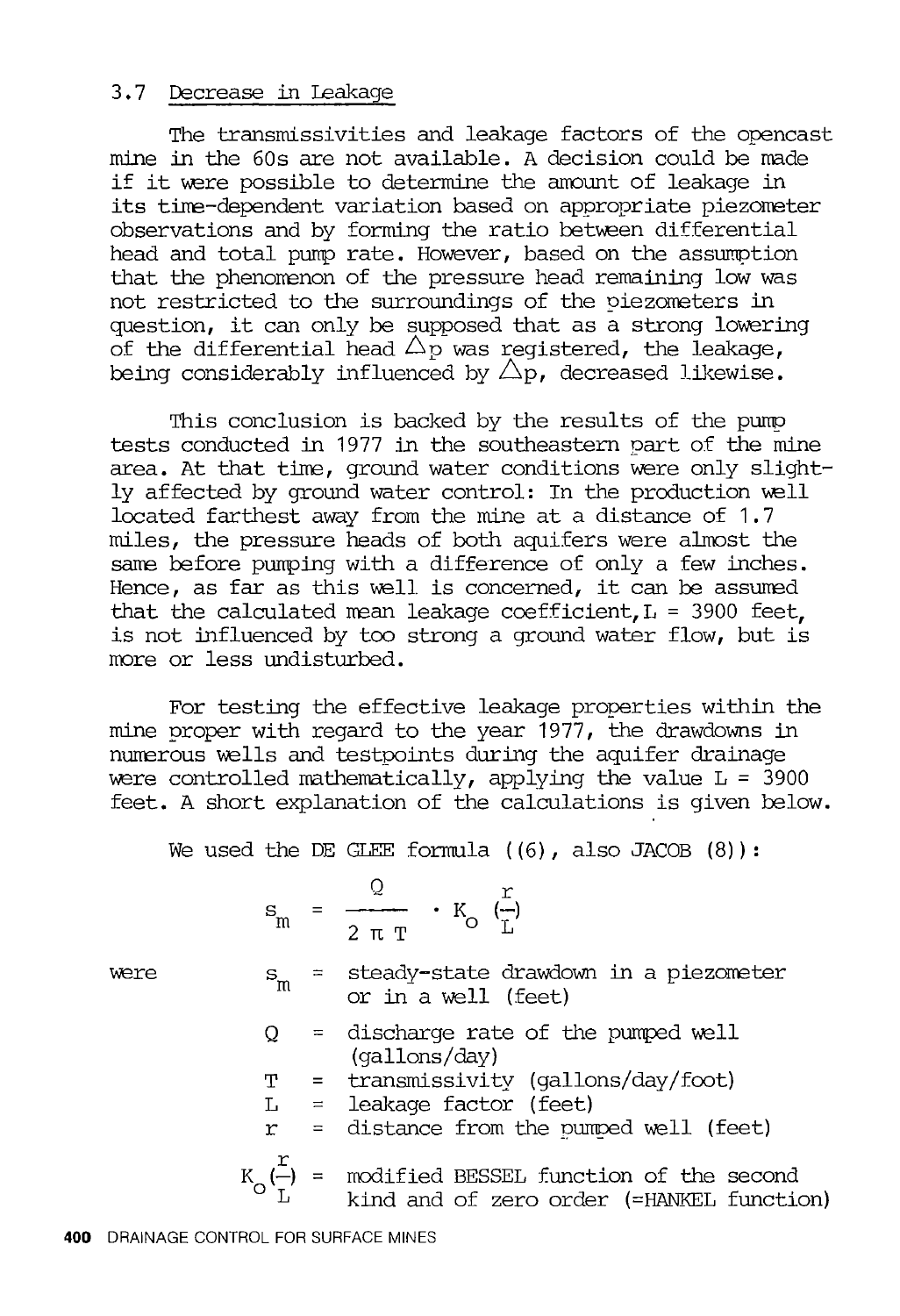Since it is the steady-state flow which is described by the series, the storage coefficient and the pumping time are not considered as they are important only during the nonsteady-state flow.

Since the partial differential equation governing the DE GLEE formula is linear (8), this formula and the principle of superposition can be used to obtain solutions for any number of pumping wells (10).

In the computation, the HANKEL function was replaced by a convergent series (11). If both partial series are only used up to the 10th power, the DE GLEE formula being prepared for superposition is as follows:

$$
s_{mn}^{*} = \frac{Q_{n}}{2 \pi T} \cdot \left\{ - (0.5772 + 1n_{\frac{P_{1}}{2L}})^{2} \cdot [1 + (\frac{r_{n}}{2L})^{2} + (0.25(\frac{r_{n}}{2L})^{4} + 0.0278(\frac{r_{n}}{2L})^{6} + 0.00174(\frac{r_{n}}{2L})^{8} + (0.000764(\frac{r_{n}}{2L})^{10}) + (\frac{r_{n}}{2L})^{2} + 0.375(\frac{r_{n}}{2L})^{4} + (0.0509(\frac{r_{n}}{2L})^{6} + 0.00362(\frac{r_{n}}{2L})^{8} + (0.000159(\frac{r_{n}}{2L})^{10})^{10} \right\}
$$

$$
s_{mn}^*
$$
 = steady-state drawdown at the testpoint, caused by pump well  $N^O$  n (feet) \n $Q_n$  = pump rate of well  $N^O$  n (gallons/day) \nT = transmissivity of the pumped aquifer (gallons / day/foot) \n $r_n$  = distance from the pump well  $N^O$  n (feet) \n $L$  = leakage factor (feet)

The total drawdown,  $s_m^*$  , at the testpoint results from the following superposition: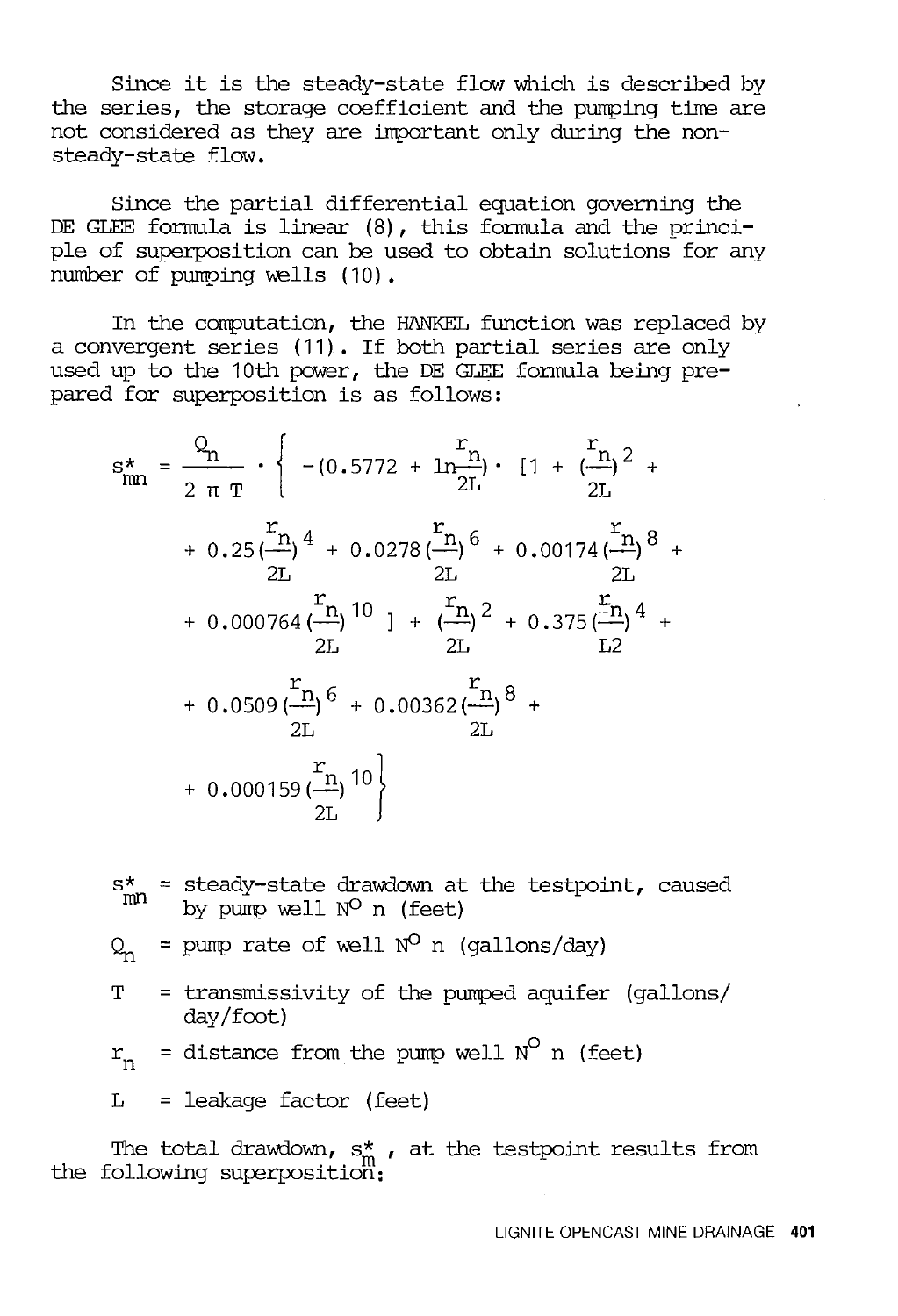$$
n = z
$$
  
\n
$$
s_m^* = \sum_{n=1}^{n} s_{mn}^*
$$

 $(z = number of wells)$ 

Coordinates are used in the calculation program so that the drawdown of the pressure head produced by the well field can be calculated for any point desired.

The testing of the effective leakage properties as they appeared in the mine area in 1977 used the 1977 pump rate,  $Q$ , and the 1977 r values. The transmissivity, T, and the leakage factor, L, were taken from the pumping tests carried out that same year.

A comparison of the calculated water levels of the upper aquifer with those measured in the mine area showed that there was no conformity at all. The calculated drawdown values proved to be much too low.

The conformity can only be achieved if  $-$  with  $T$  being constant - the leakage factor is not entered with  $L = 3,900$ feet but with  $L = 8,000$  feet. This reflects a lower leakage (The leakage factor is inversely proportional to the seeping leakage rate) .

The consideration of the fluctuations of T obtained from the pump test evaluation (maximum  $\pm$  20 %) and the use of the relation

 $L^2 = T \cdot C$ 

(c being the hydraulic resistance of the parting clay) leads to the conclusion that the leakage in the mining area must be lower than the pump tests have shown.

Besides the hydrograph, these calculations provided an additional indication pointing out that the observed decrease in the apparent transrnissivity might, at least in part, be a result of the declining leakage.

3.8 Hydrological Model of the Leakage in the Area of the Lignite Deposit  $-$  Conclusions

Both WALTON' (6) and BOULTON' (6) described the pressure **402** DRAINAGE CONTROL FOR SURFACE MINES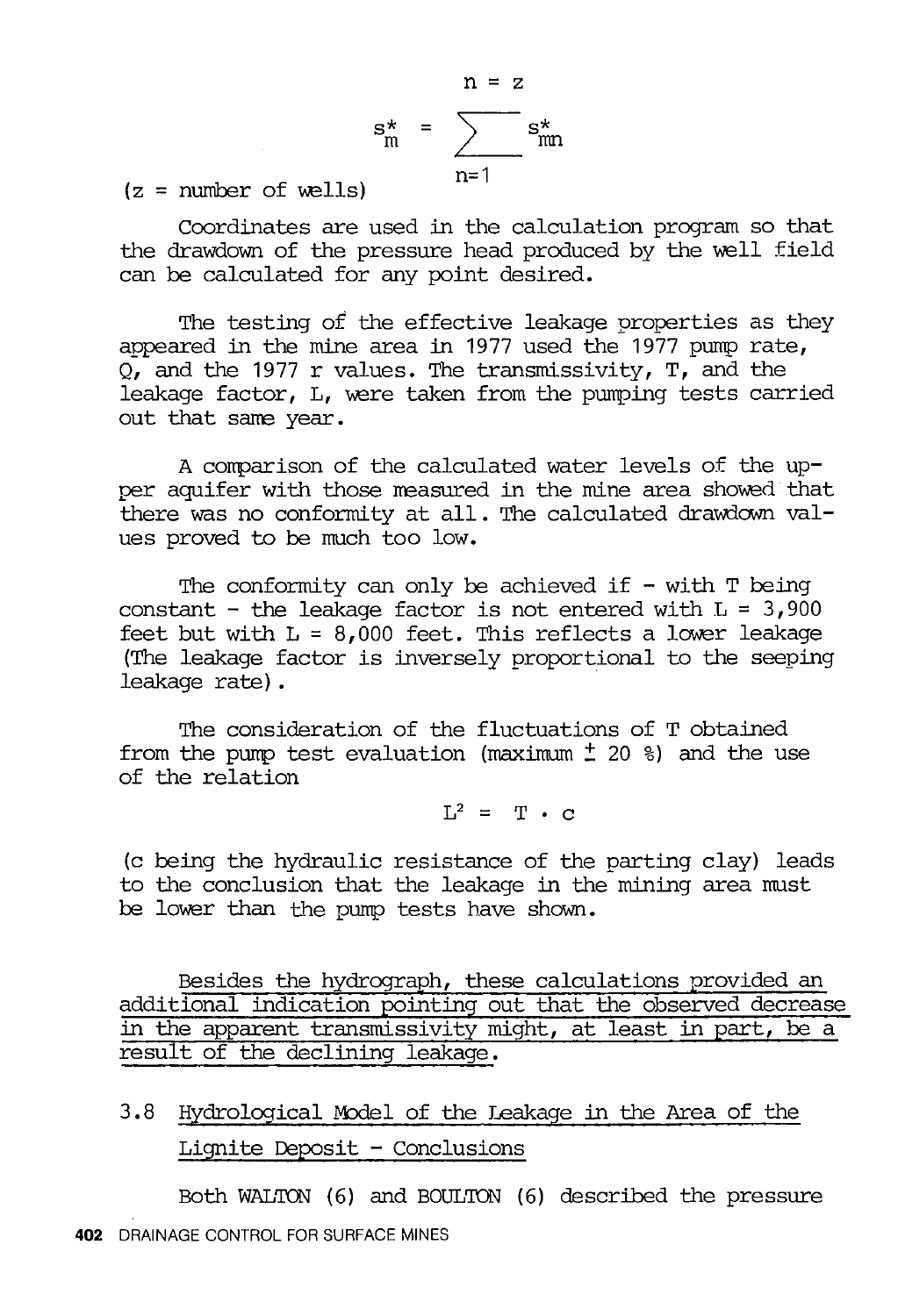

LIGNITE OPENCA ~ ~ z rn 0 JJ )> z  $\mathbb{R}^-$ .... fl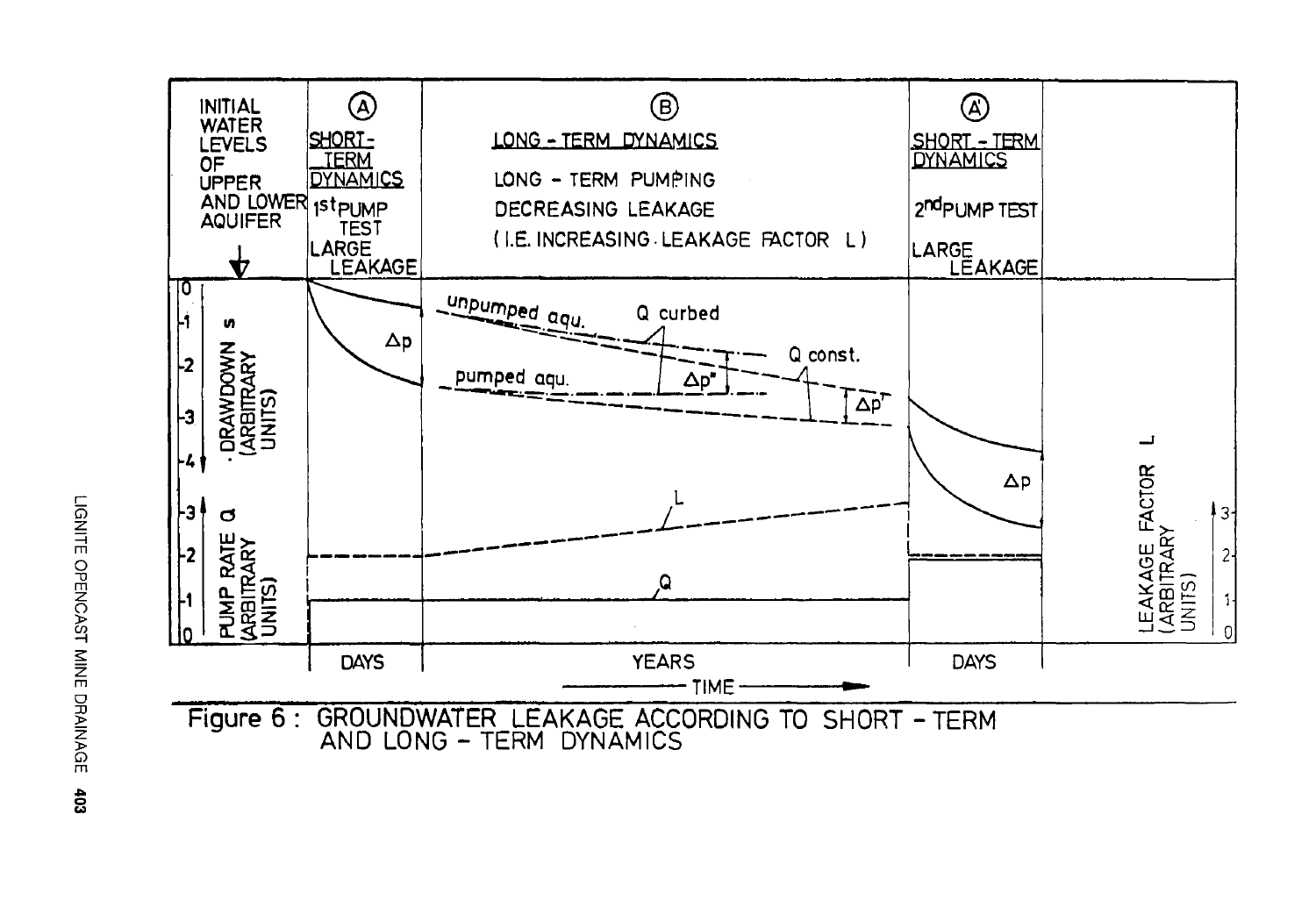conditions in a pumped confined aquifer under the influence of leakage. WALTON takes the pressure in the unpumped aquifer as being constant; BOULTON, on the other hand, permits lowering of the water level ( secondary cone ). This results in a very important difference: in the first case, the water level in the pumped aquifer ( primary cone ) reaches the steady state after a certain period of tine; in the BOULTON ready state after a certain period of they in the books sinks continuously until at least one of the cones reaches a recharging area with sufficiently abundant water.

The reason for the continuous lowering of the water level is that the secondary cone also spreads out. The same thing happens with the isolines of differential head and the isolines of horizontal flow volume within the pumped aquifer. Because of increasing friction losses in the aquifer, the pressure head in the pump well continues to sink (12).

At a successive decreased discharge, too, the secondary cone can change to such an extent that the differential head sinks lower than would be necessary to keep the leakage factor constant. As a result of this, the leakage decreases.

Based on this concept according to BOULTON, the decrease in leakage in the openpit mine might.be explained by the pwnping at a high pump rate which occurred over a period of years.

The results of the pumping tests should now be considered again.While the effective leakage in an openpit mine may have decreased down to a small amount due to a strongly decreasing differential head, non-steady pumping tests carried out directly within the influential reach of the aquifer drainage may indicate a leakage several tines higher. The following reasoning provides an explanation.

When comparing leakage values calculated from observed drawdown data, whether obtained through pump tests or from the aquifer drainage data, the duration of the decrease must be particularly considered. In general, a difference must be made between short-term and long-term dynamics. In comparison to the case described above of long-term drawdown of the water level in the mine area (Fig. 6, Section B, differential head  $\Delta p'$  or  $\Delta p''$ ), a pump test will show (both in the pumped and in the unpurrped aquifer) drawdowns of completely different dimensions. For these dimensions, it is almost negligible whether the pump test started out from the initial water level (Section A), or whether it increased already existing draw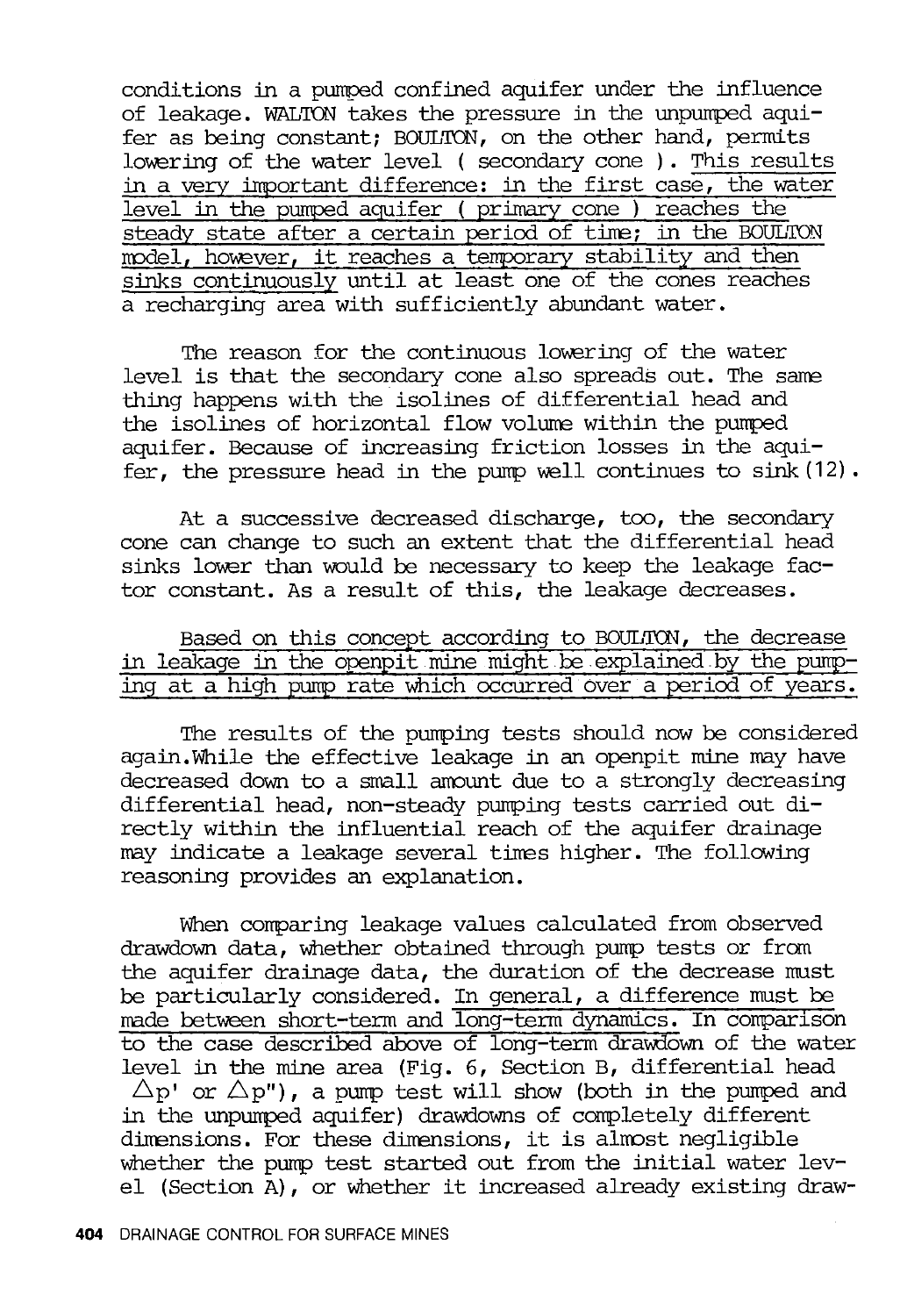downs (Section A'; please note the different time units). In both cases, the leakage resulting from  $\triangle$ p will be considerably greater than the leakage resulting from long-term dynamics at a smaller  $\Delta p'$  value. The same applies to the  $\Delta p''$  value which results when the pump rate is curbed (Section B) •

This explains the difference between the leakage value obtained through pumping tests and the actual leakage existing in the mine itself. It also explains why the pumping tests did not also indicate the phenomenon of decreasing leakage.

The formation of the secondary cone could be abandoned altogether when making the evaluation according to WALTON, since the decrease was less than 5% of the entire thickness of the lower aquifer. The equilibrium observed during the pumping tests was possibly the same equilibrium which appeared at tines in the evaluation according to BOULTON. Under the conditions prevalent in 1977, it was neither necessary nor possible to continue pumping.

Between 1961 and 1964, when more or less constant "apparent transmissivities" were calculated, the decrease - if any - in leakage may have remained undiscovered due to the continuous increase in the total pump rate.

The above results lead to the following considerations:

- When comparing leakage values, the corresponding pumping tine on which the figures are based must be considered.
- With pumping tests within the mine area, it is possible that a higher leakage rate will be calculated although the effective leakage is considerably lower.
- Pumping tests where an equilibrium appears can be evaluated according to either WALTON or BOULTON, but a longterm prognosis can only be made after pump tests which clearly show without a doubt whether in the long run the leakage will decrease or not.

For the time being, the planning of the future ground water control makes allowance for the effect described above by extrapolating the falling apparent transmissivity into the future. -

 $\dot{I}$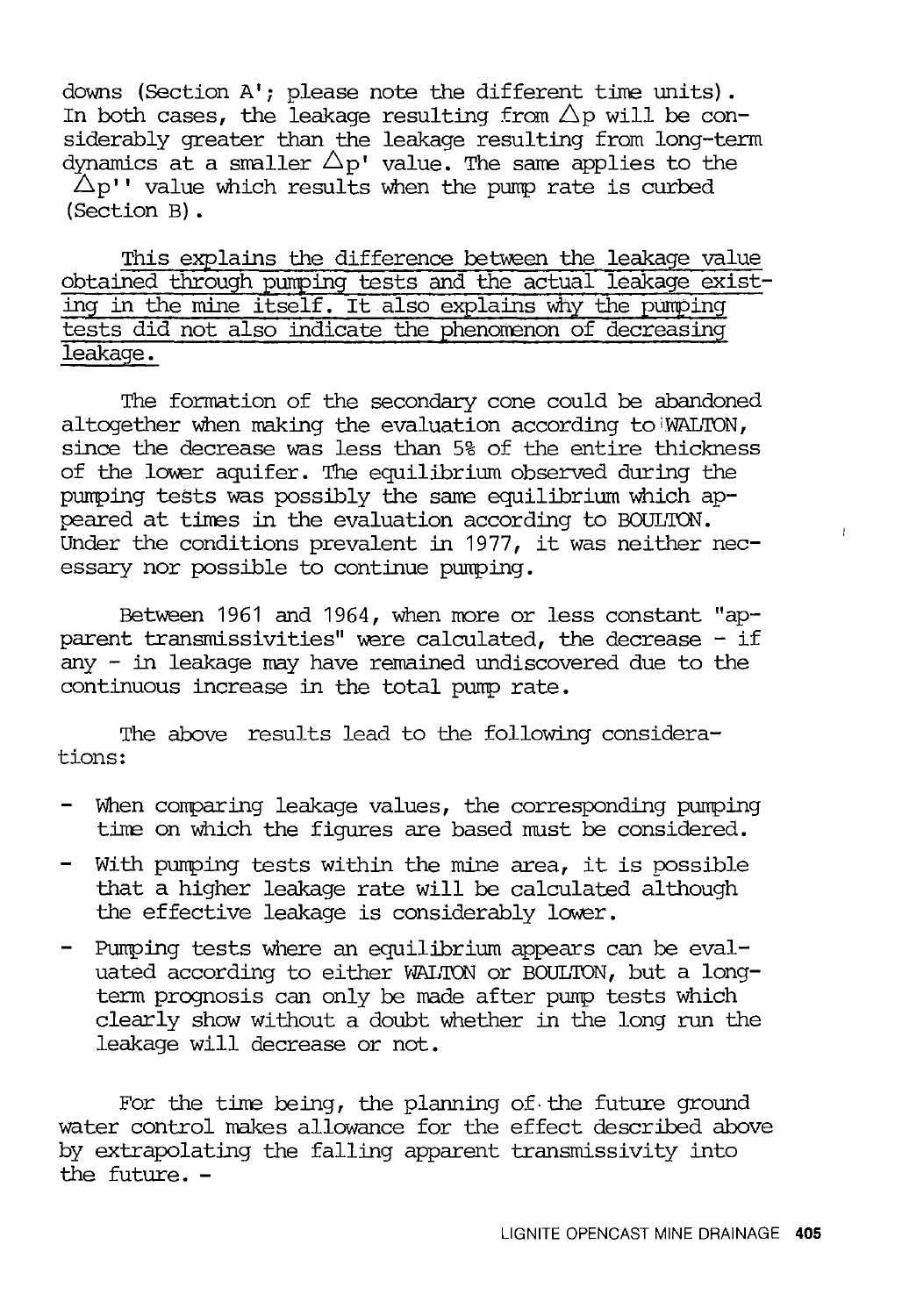It is not the aim of this paper to establish a quantitative connection between the course of the pressure head (Fig. 5) and the difference in the calculated numbers of L. This can only be possible when further pump tests can be executed. It was only our intention to point out an interesting aspect of mine drainage.

This aspect is all the more important as the experience gained by clarifying the hydrological and hydrogeological causes of leakage decreases might be transferred to other opencast mines. Thus it might be possilile in the future to avoid overdimensioning of drainage installations.

#### 4. RESUME:

An overall view is first given of what experience has shown to be the most important operations in the planning of an openpit drainage. Here we find three main divisions: protection against ground water; protection against water at the ground surface; and protection against water within the openpit. The main objectives to be reached are mentioned as well as the necessary operations and intermediate results.

Not only must the mine be protected from disrupted natural conditions. The environment too must be protected from the openpit mine. For this reason, the subjects of environmental protection, protection of human water needs and claims are briefly mentioned.

As an example of one of the numerous problems which arise, and using for this exanple the lignite openpit mine in the Cuddalore Basin in India, the possible changes in leakage with time are discussed. It has been proved that leakage appears during the pressure relief of the upper of two aquifers under the lignite layer, separated from each other by a semi-perrreable clay layer. Prior to pumping, both hydraulic pressure heads were approx. 110 feet above the lignite. Ground water control operations were started in 1961. Only the upper aquifer was pumped; the pressure head was sunk down to below the lignite. By 1964, when the mine reached its greatest expanse, the total required pump rate rose to 60,000 gallons/minute, but decreased to 31,200 gallons/minute by 1976 (US gallons).

At the same time, the apparent transmissivity of the upper aquifer, calculated according to the equilibrium THIEM method, sank from 135,000 to 77,000 gallons/day/foot.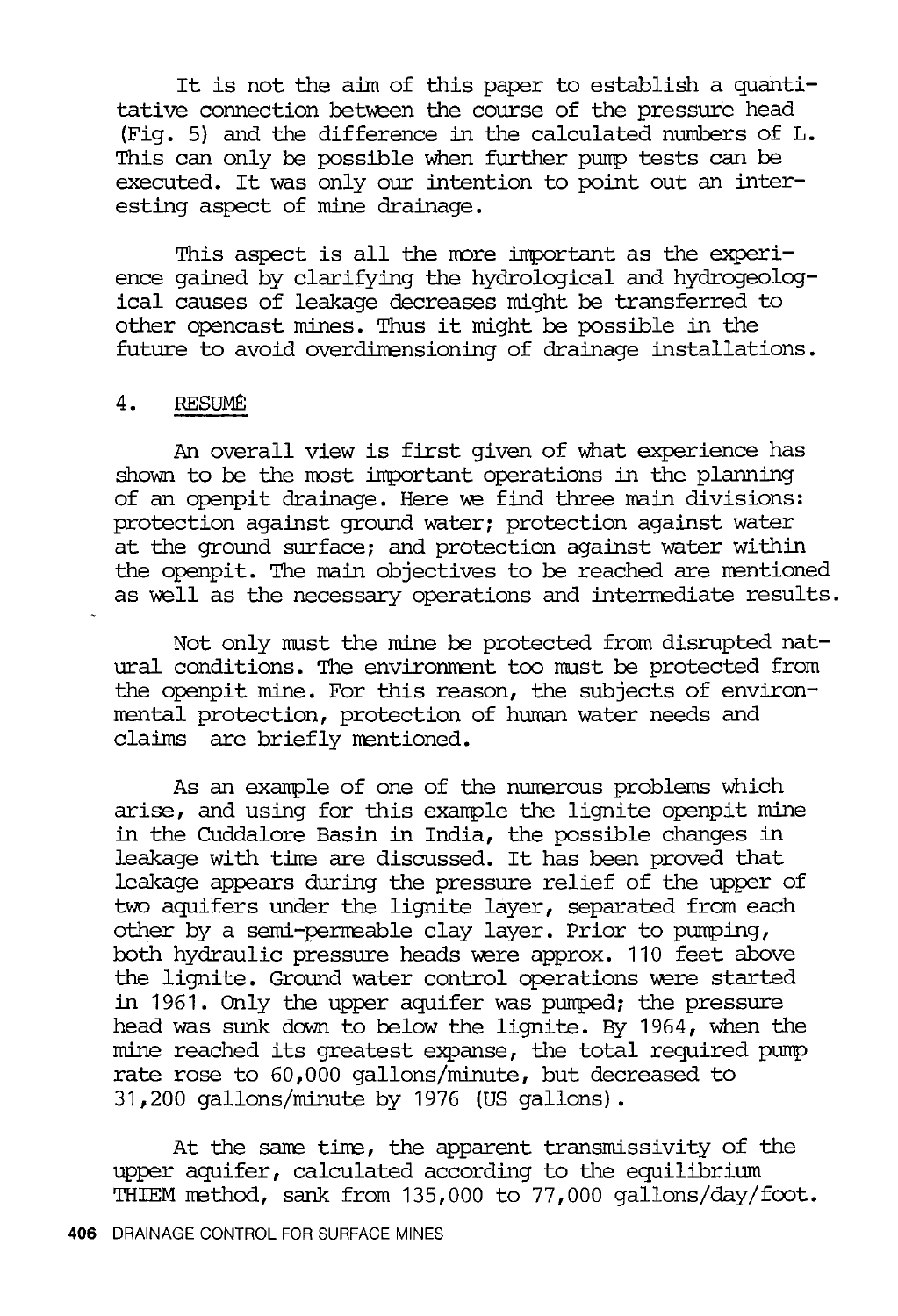At a constant transmissivity, two things indicated that a decreasing leakage might be present: The lowering of the pressure in the unpumped aquifer remained in its lowered state even after decreasing the total pump rate and in spite of a rise in pressure in the pumped aquifer. Moreover, in the most recent pump tests carried out in 1977 at a distance of <sup>1</sup>to 2 miles beyond the openpit itself, a leakage factor of  $L = 3,900$  feet was calculated (according to WALTON), while at the same time the figure of the mine area was  $L = 8,000$ feet (JACOB/DE GLEE). (Leakage is converse to the leakage factor).

A hydrological model of the lignite deposit area in the CUddalore Basin based on BOULTON''s concepts of the semi-confined aquifer may possibly explain the questions and contradictions through decreasing leakage. In the empirical evaluation of leakage values, a distinction must be made between short-term and long-term dynamics. Pump tests may provide considerably high leakage though real leakage in the mine area will be very low. This leads to the conclusion that caution should prevail when making prognoses based on leakage values obtained through pumping tests.

Conclusive statements and quantitative data can only be made after further pumping tests. Since decreasing leakage would permit a reduction in the required pump rate, cost savings would be possible and could possibly be planned. Similar effects can also be expected during the operation of other openpit mines.

#### REFERENCES

1. Vaidyanathan, P. and Balasundar, N.K., "Controlling of Water in an Opencast Mine with special Reference to Neyveli Lignite Mines: South Arcot", Internal Report of NLC Limited, Neyveli, India.

2. Dr. Otto Gold - Consulting Engineers, Cologne, Germany, "Feasibility Study - Expansion of Mine Capacity - Neyveli Lignite Corporation Limited", 1975.

3. Balasundar, N.K., "Otto Gold Pump Test, Evaluation of Data and Preparation of Ground Water Control Plans for Mine Expansion Scheme", Internal Report of NLC Ltd., Neyveli, 1978.